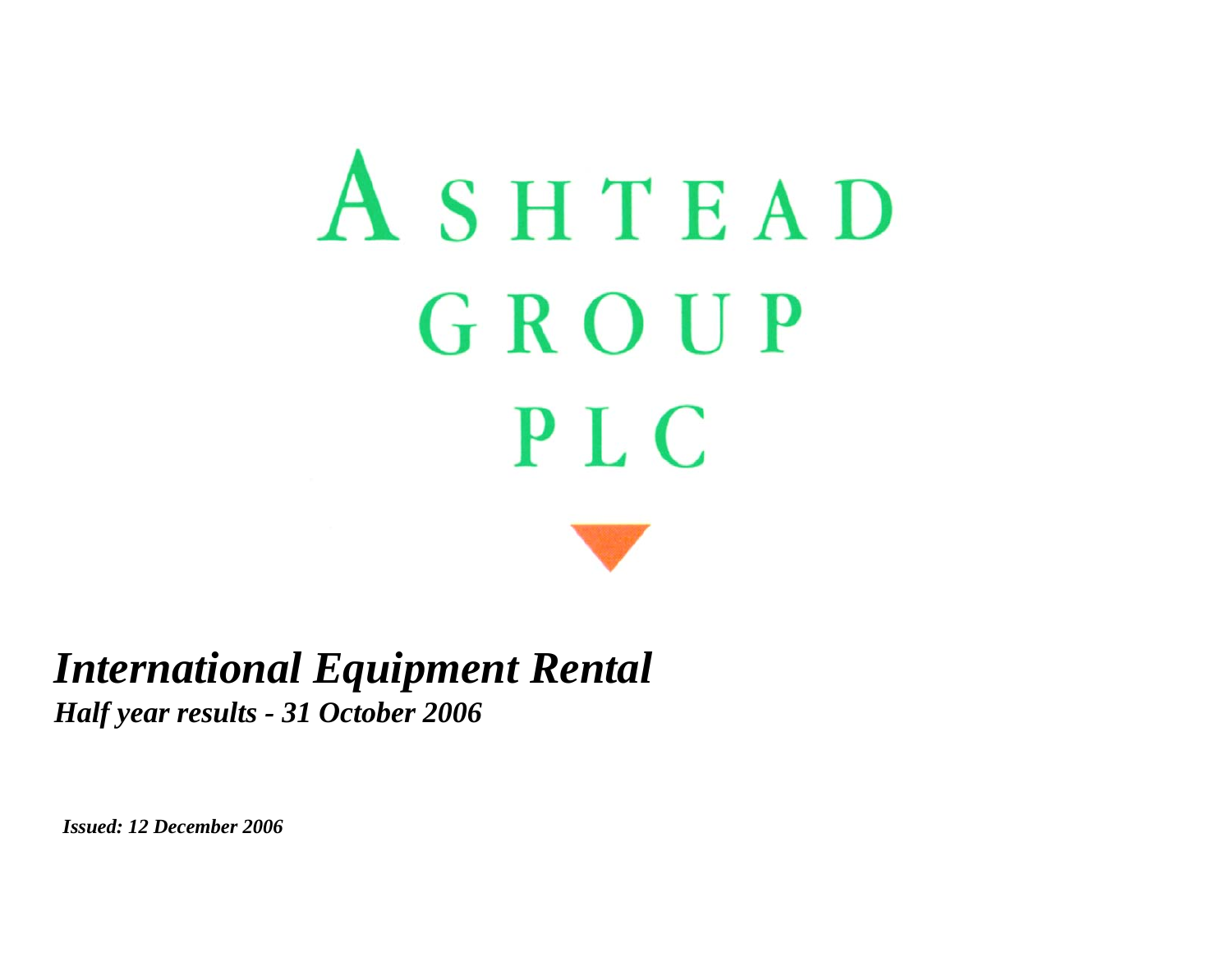### Welcome



- George Burnett
- Geoff Drabble Chief Executive
- Ian Robson

Retiring Chief Executive

**Finance Director**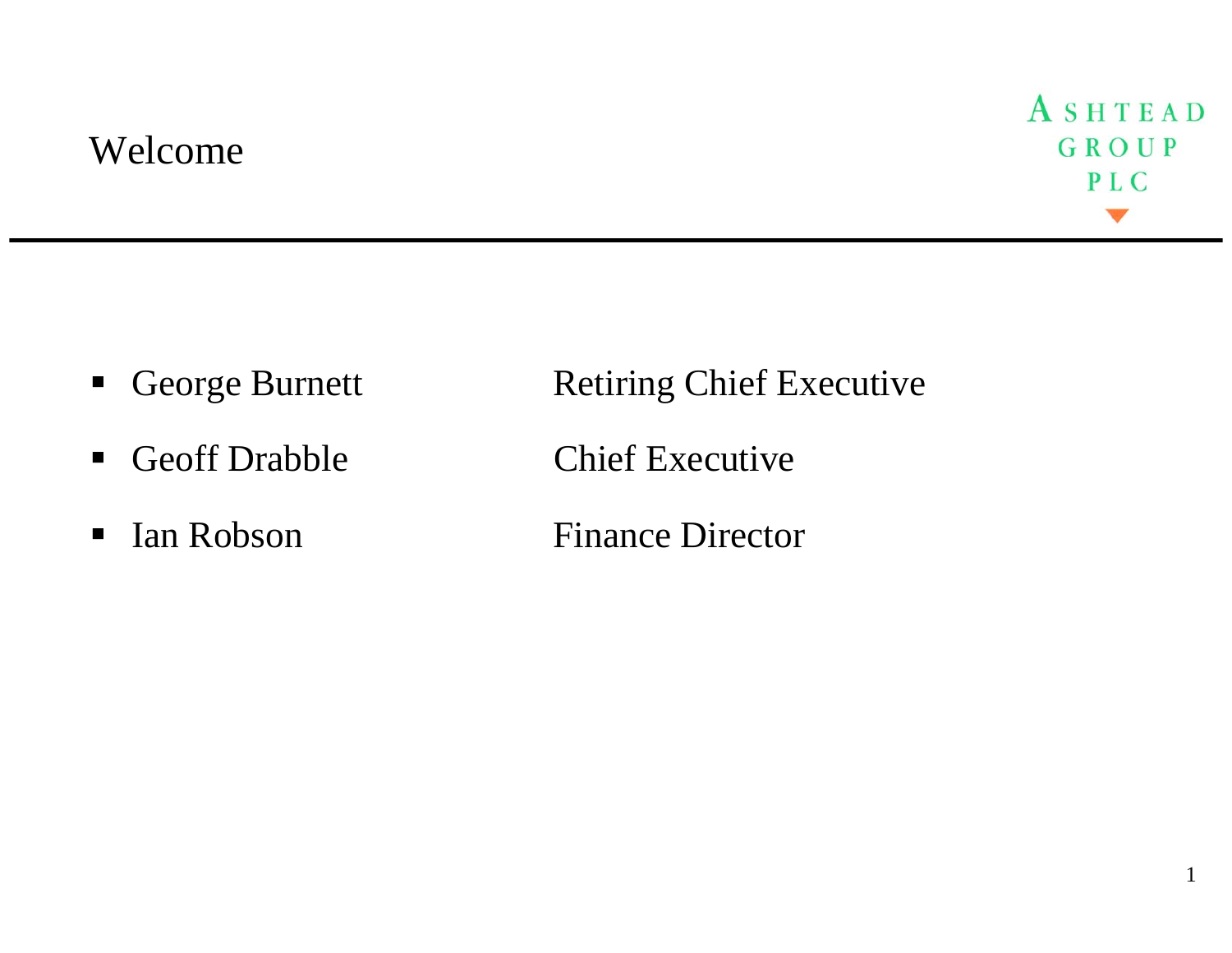- Strong set of results with first half profit up 35%
- Business now well positioned for the future
- NationsRent acquisition offers significant potential to create shareholder value
- ٠ A-Plant's recovery underway; Lux acquisition a sign of the Board's confidence
- $\blacksquare$ Balance sheet strengthened
- $\blacksquare$ Smooth transition to Geoff Drabble, our incoming CEO
- $\blacksquare$ Geoff Drabble and Ian Robson to take you through the results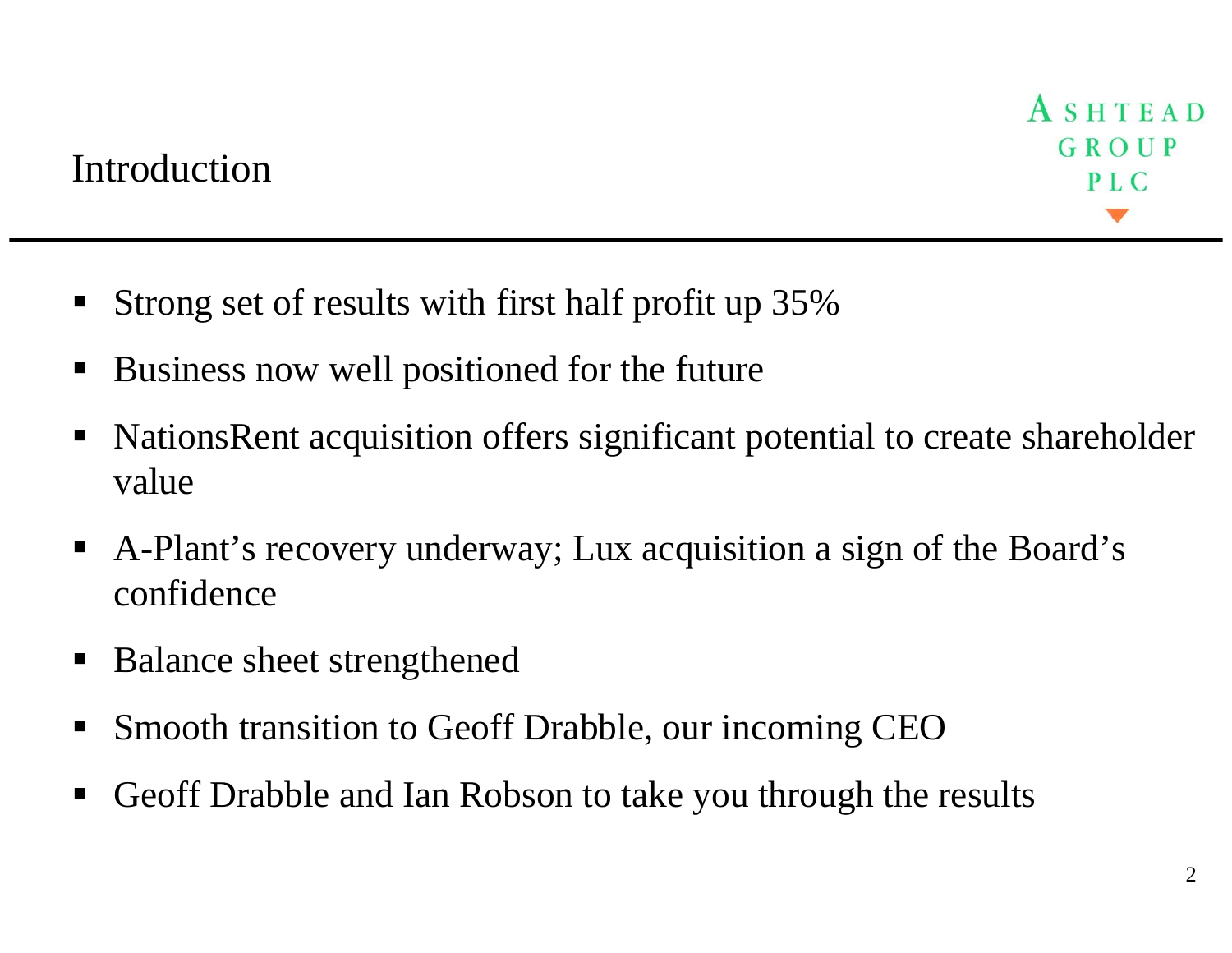### Financial review



# Ian Robson - Finance Director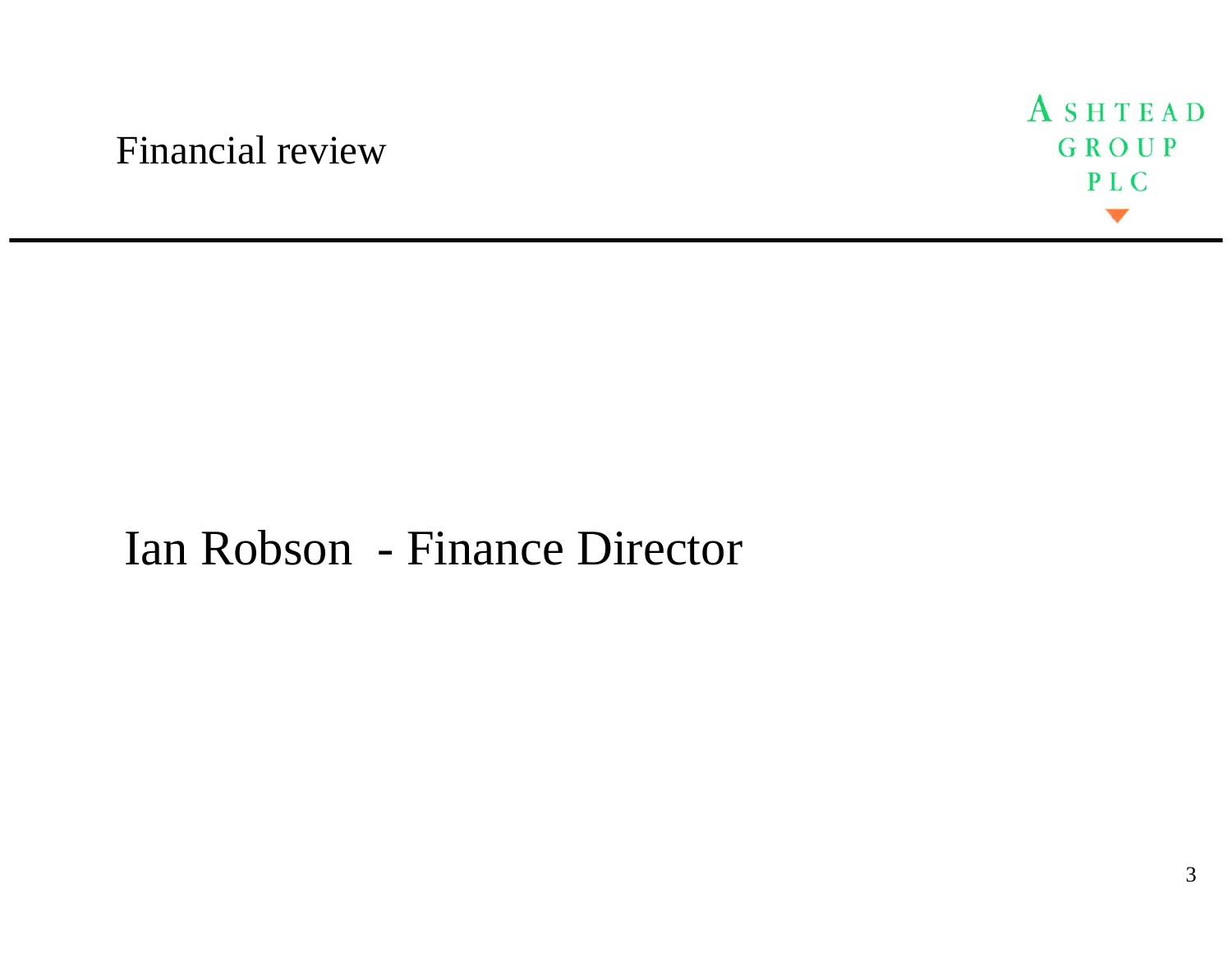- $\blacksquare$ Revenue up 38% to £422m (2005 - £314m); 19% excluding acquisitions
- $\blacksquare$ EBITDA before exceptionals up 37% to £155m (2005 - £116m)
- Underlying operating profit up 40% to £83m (2005 £61m)
- $\blacksquare$ Underlying pre-tax profit up 40% to £54m (2005 - £40m)
- Underlying EPS up 20% to  $7.4p$  (2005 6.4p)
- LTM underlying EPS of 12.3p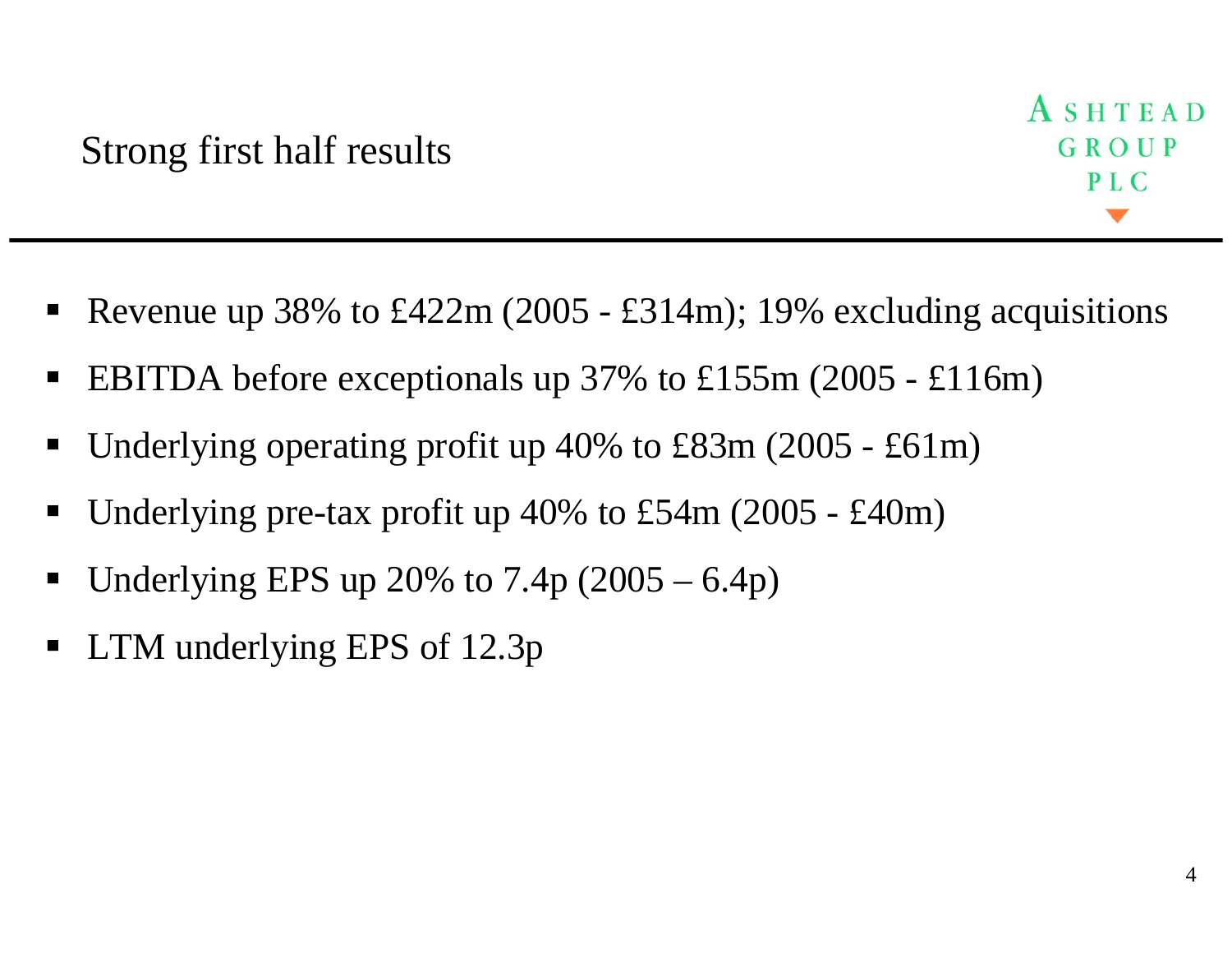- $\blacksquare$  Growth rates impacted by last year's US hurricanes and by inclusion of NationsRent and Lux acquisitions
- $\blacksquare$ Revenues up 52% to £247m (2005 - £168m); 15% excluding acquisitions
- $\blacksquare$ EBITDA before exceptionals up 43% to £90m (2005 - £65m)
- Underlying operating profit up 35% to £48m (2005 £37m)
- $\blacksquare$ Underlying pre-tax profit up 12% to £30m (2005 - £28m)
- Underlying EPS  $3.6p(2005-4.3p)$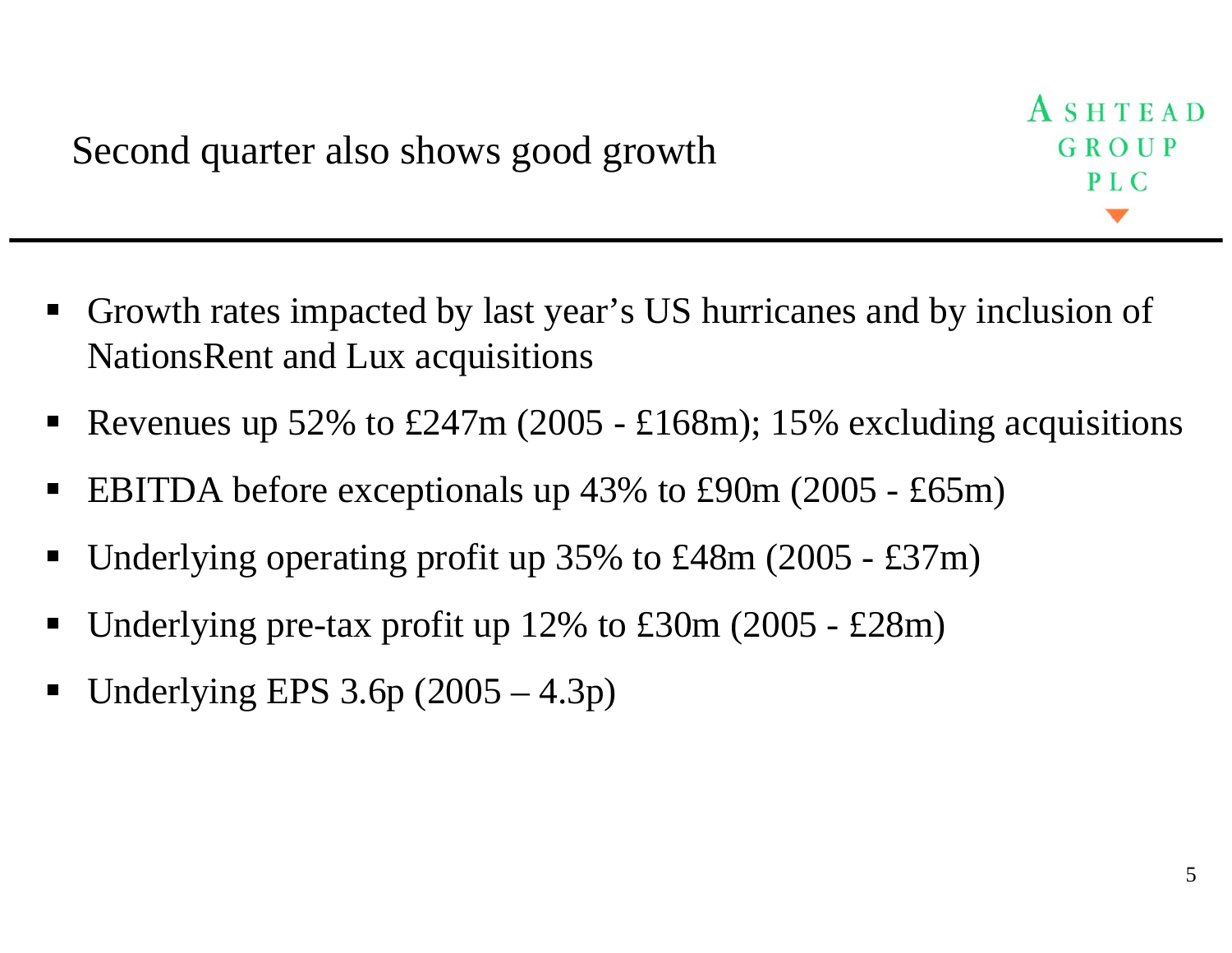#### ASHTEAD Return on investment – well in excess of cost of capital (9%) GROUP PLC

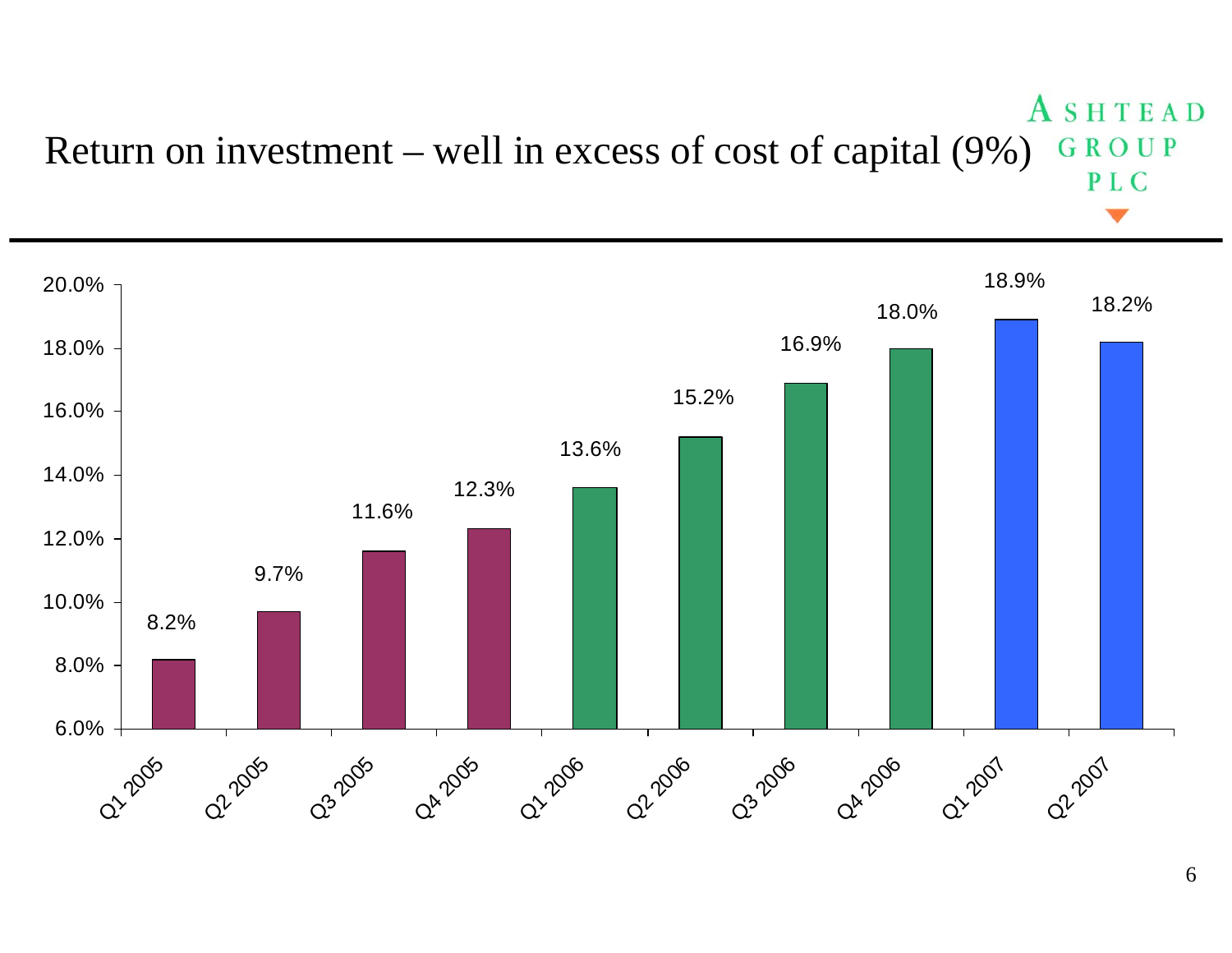- ٠ Significant exceptional costs arise in first half relating to NationsRent:
	- £42.3m of debt redemption costs paid at closing
	- £28.8m of non cash items required to be expensed under IFRS
	- –£13.9m of cash costs - principally redundancies and integration expenses
- ٠ All of the above are tax deductible & there is also an exceptional tax credit on first time recognition of UK tax losses - a total exceptional tax credit of £62.7m
- Further exceptionals of £10-£15m are expected in H2, mainly for rebranding
- ٠ Thereafter, no exceptionals relating to NationsRent are anticipated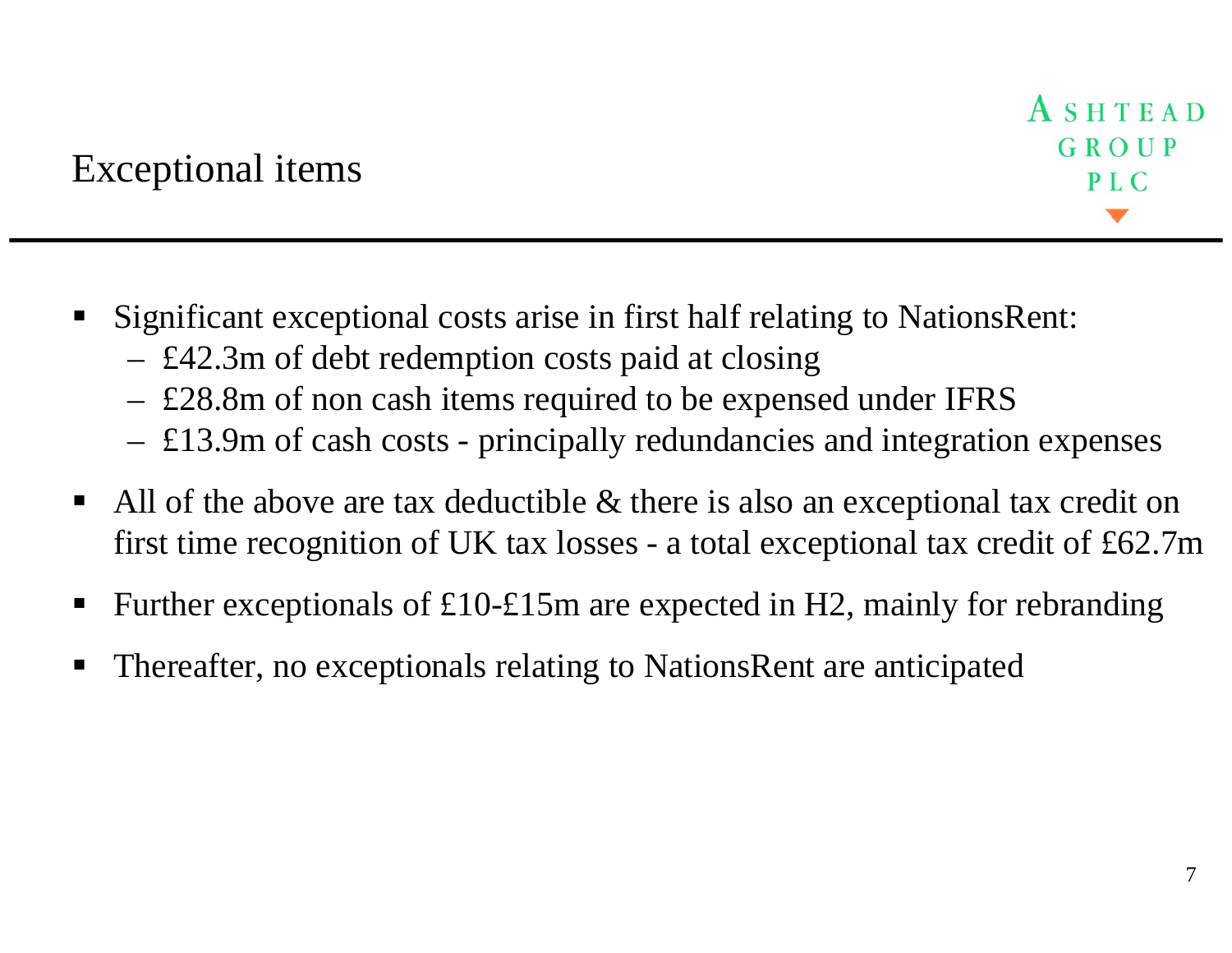- Ashtead now not expected to pay significant cash tax until at least 2008/9 due to:
	- Tax deductible refinancing, integration and rebranding costs
	- \$127m of acquired Nations tax losses (available in next two years)
	- £124m of available tax losses in UK
- $\blacksquare$ Benefit of these now recognised fully on balance sheet within deferred tax
- $\blacksquare$  Mid 30's effective tax rate expected for accounts purposes depending on mix of US (39% rate) and UK (30% rate)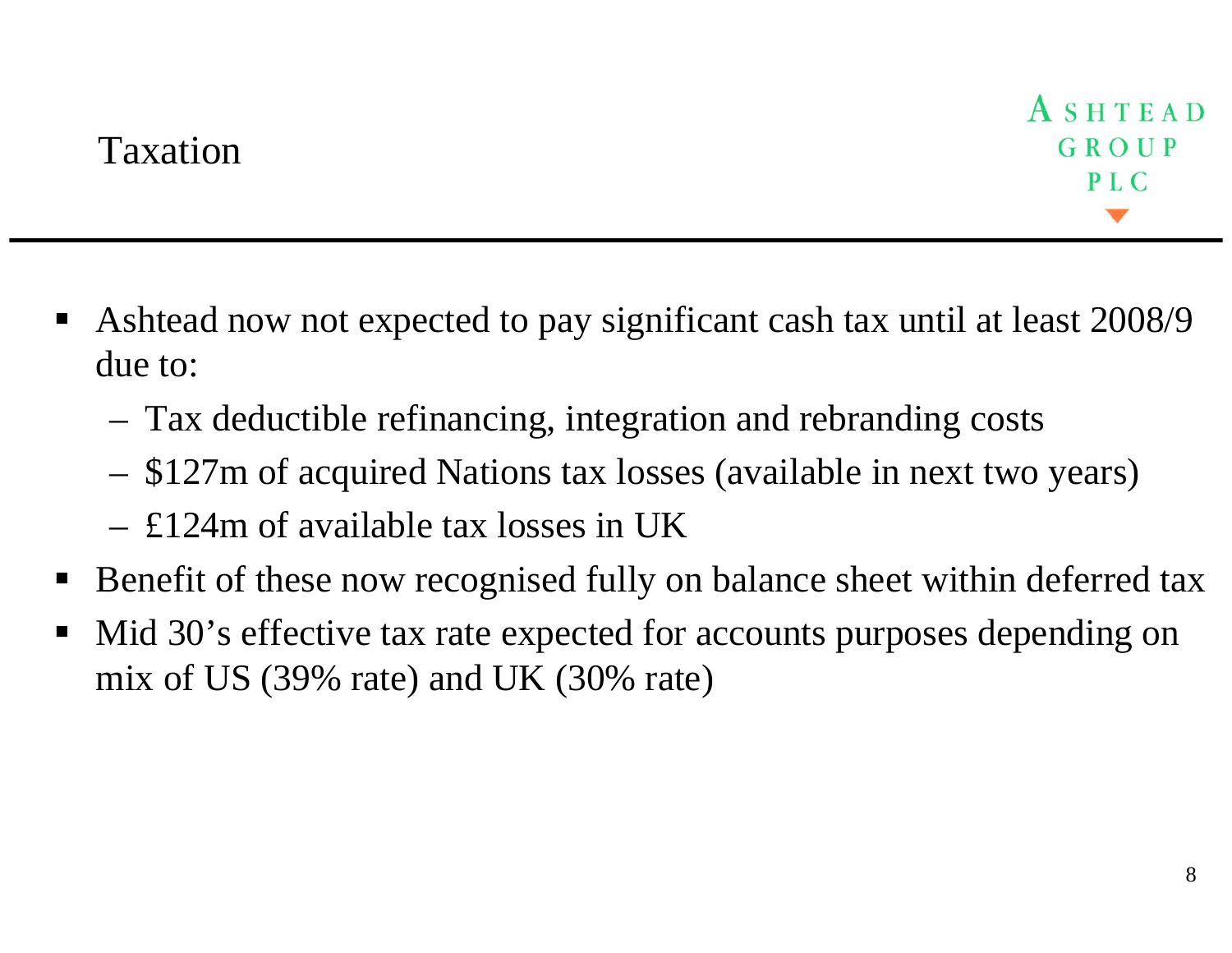

#### 9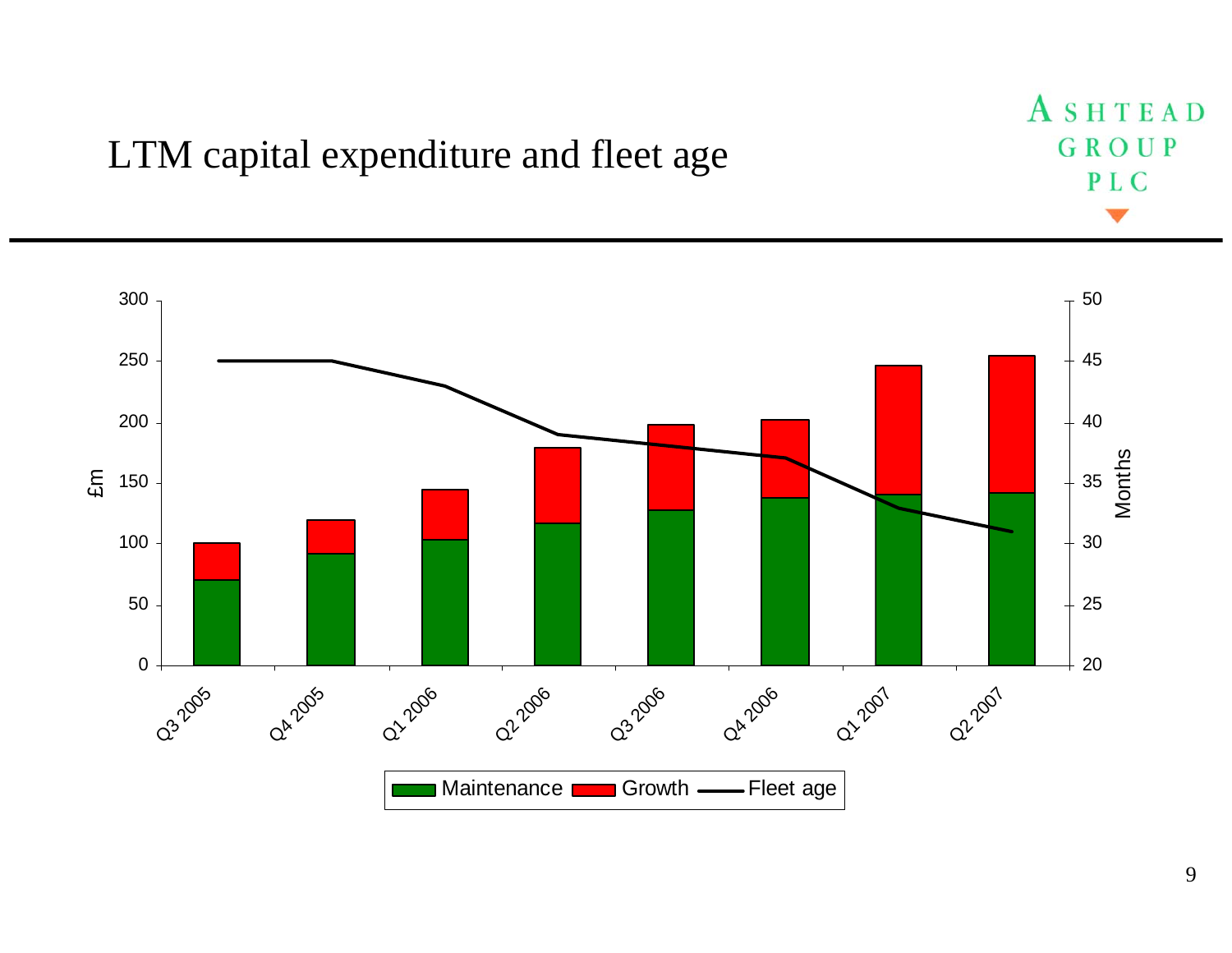- Rapid integration progress means we are ready to reshape the NationsRent fleet this year bringing forward future reconfiguration expenditure
- To accommodate this, full year capital expenditure guidance raised to £375m gross (£275m net) from £300m gross (£250m net)
- E Capital expenditure will reduce significantly after April 2007 because:
	- investment to reduce fleet age will be complete
	- the NationsRent fleet will carry the desired proportion of high, medium and low RoI items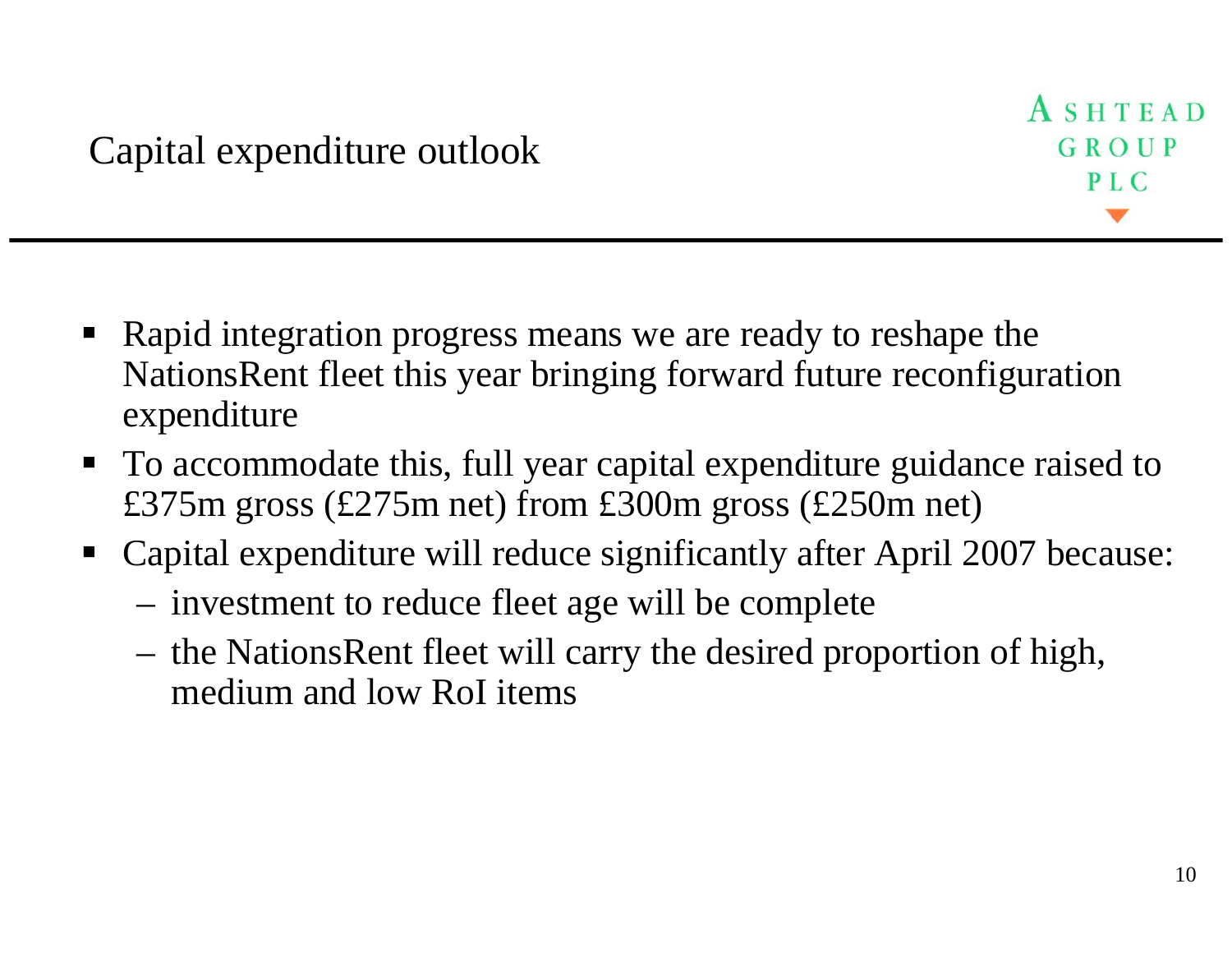Balance sheet management and leverage

ASHTEAD GROUP  $P<sub>L</sub> C$ 

- Debt to EBITDA leverage manageable at 3 times
- Debt pay down anticipated in 2007/8
- $\blacksquare$  Substantial flexibility:
	- Average maturity 6.7 years and first significant maturity in 2011
	- \$478m of availability under the ABL at 31 October
	- All debt covenant free when availability exceeds \$125m
- $\blacksquare$  Substantial partial natural hedge through £1bn of debt, 97% drawn in dollars
- $\blacksquare$  Every 1% change in US dollar exchange rate impacts pro-forma pre tax profit by 0.8%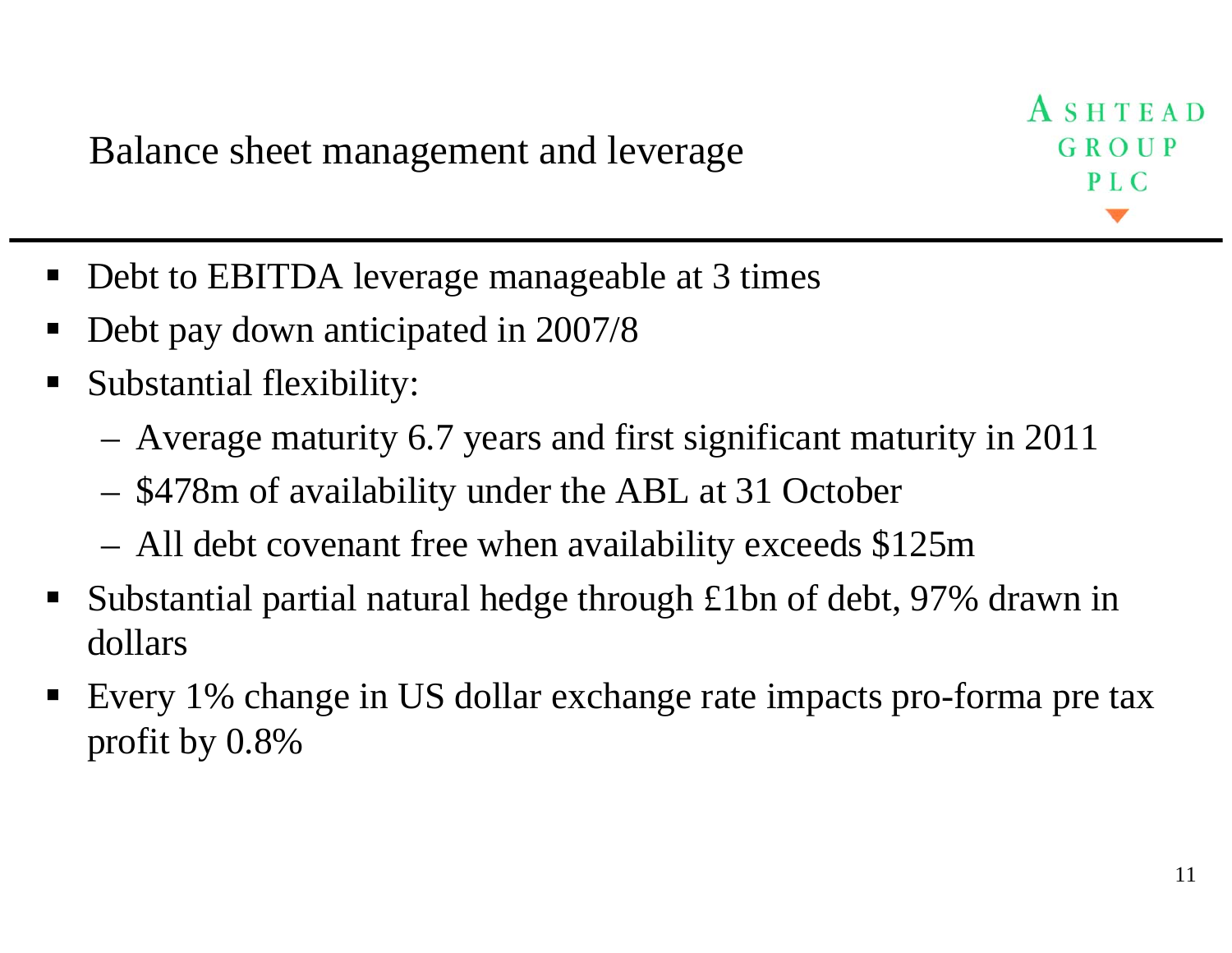### Operational review



# Geoff Drabble - Chief Executive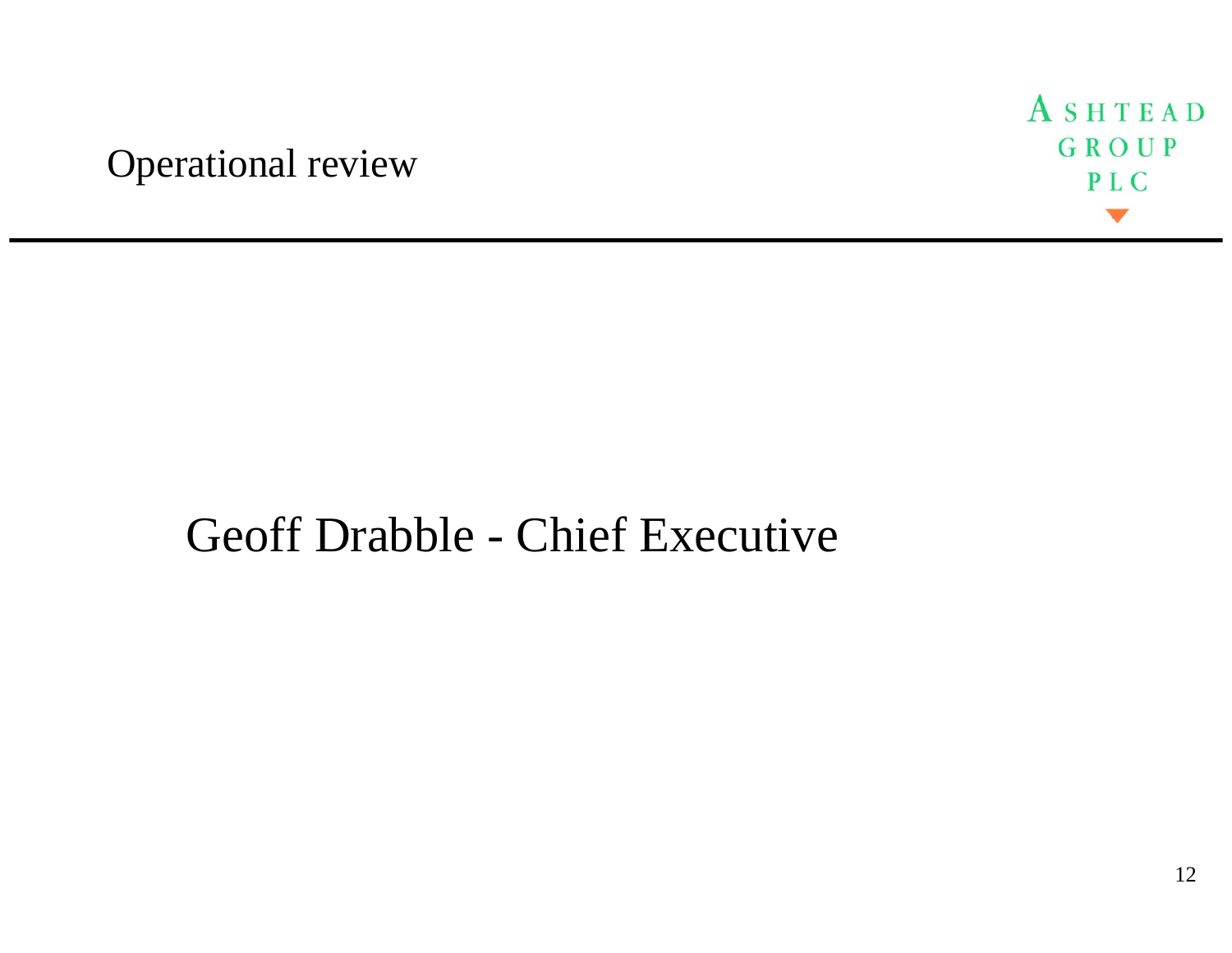ASHTEAD Three operating divisions GROUP PLC ASHTEAD GROUP PLC **RENTAL RENTALS** No 2 in the USNo 3 in the UKNo 1 in worldwide Proforma LTM revenuesLTM revenuesniche marketof \$1.5bnof £173mLTM revenues of £19m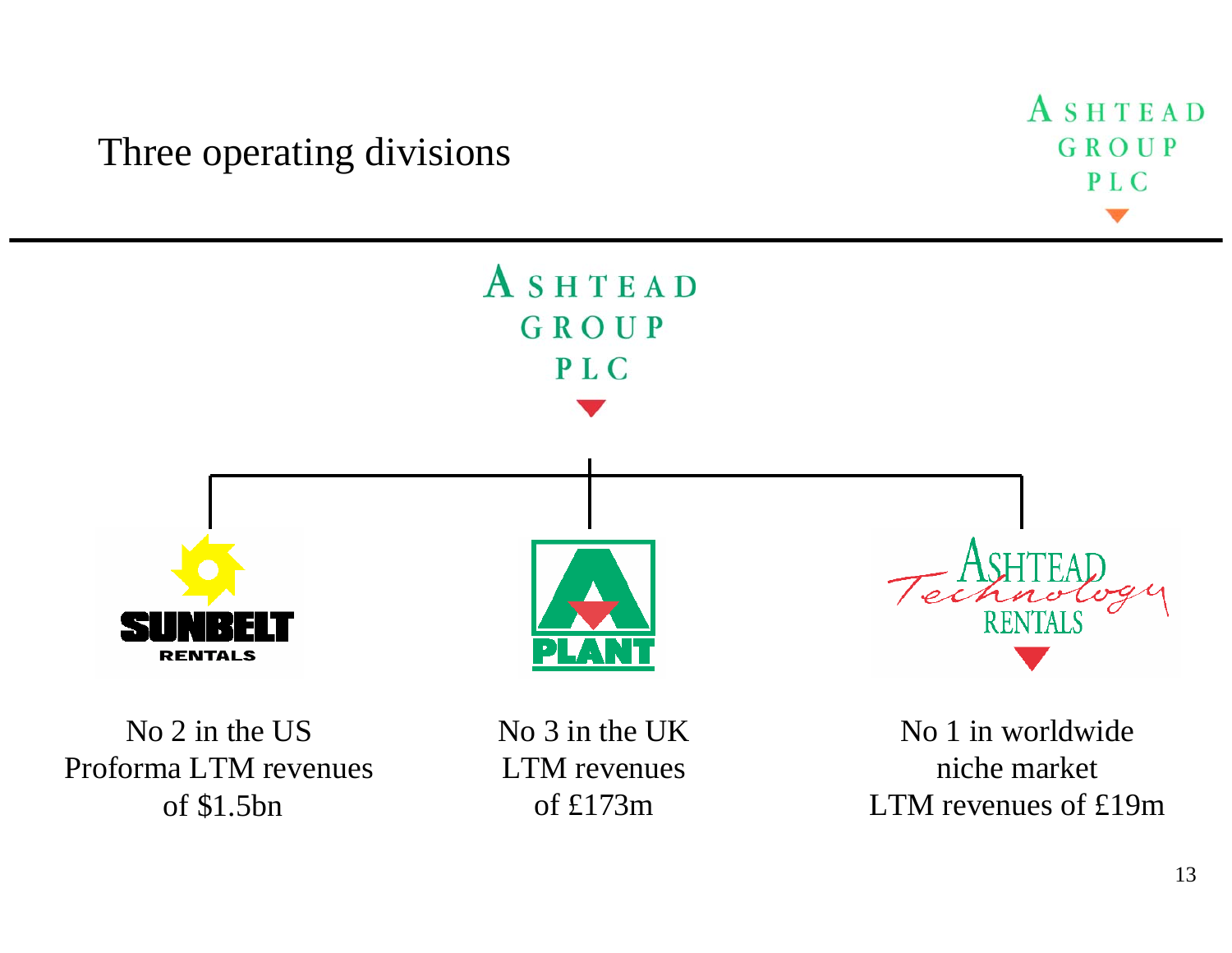#### ASHTEAD Sunbelt - same store revenue and profit growth continues GROUP despite little hurricane activity PLC

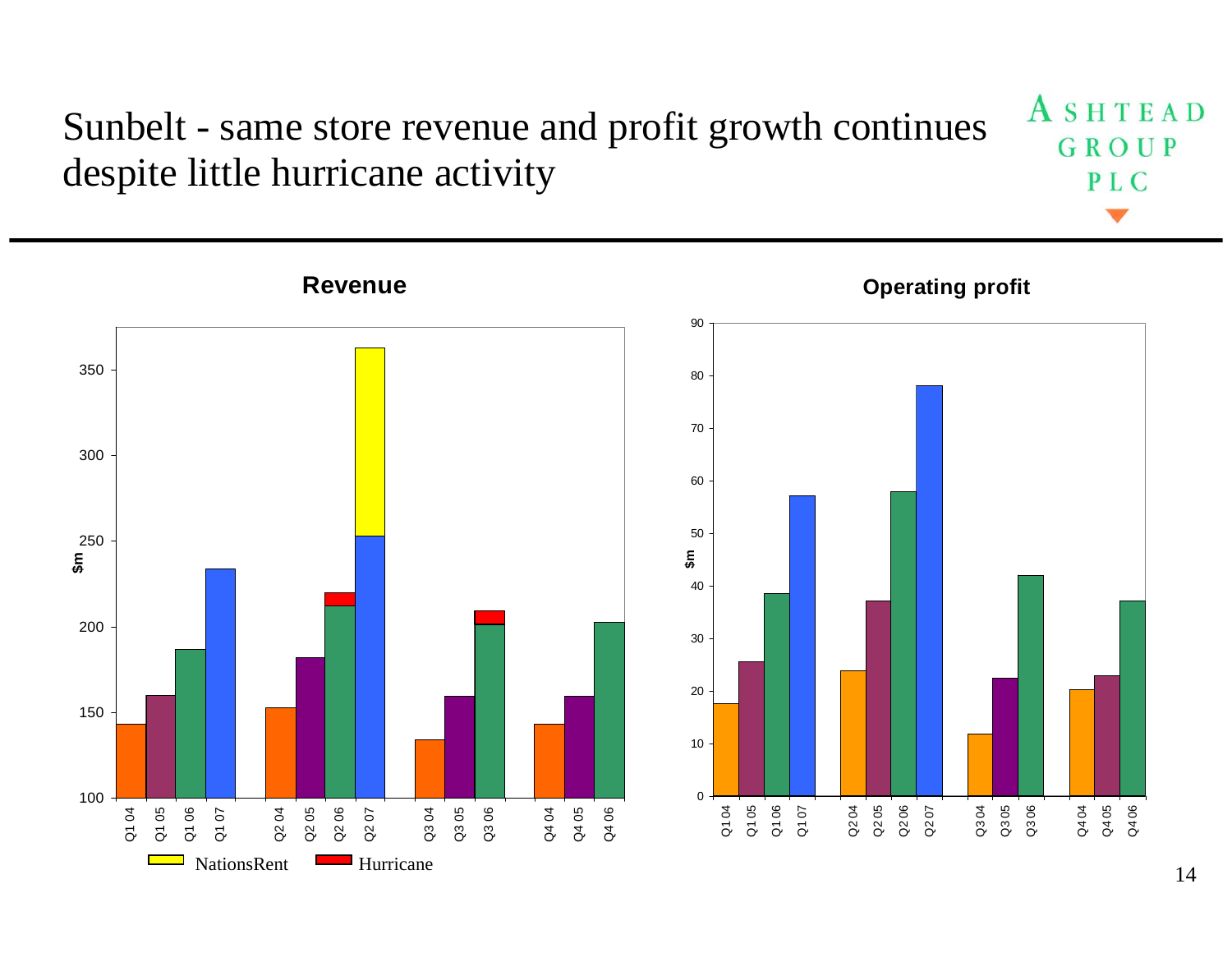#### ASHTEAD Sunbelt **-** revenue drivers: we continue to invest in organic GROUP growth **PLC**

| Second Six          |                   |
|---------------------|-------------------|
|                     | quarter months    |
| $+19.0\% +17.7\%$   |                   |
|                     | $-1.8\% -0.3\%$   |
|                     | $+0.2\%$ $+3.3\%$ |
| $+17.1\%$ $+21.1\%$ |                   |
| $+50.0\%$ $+27.1\%$ |                   |
|                     | $-2.1\% -1.4\%$   |
| $+65.0\% +46.8\%$   |                   |
|                     |                   |

 $\blacksquare$ Proforma combined first half rental revenue growth of 14%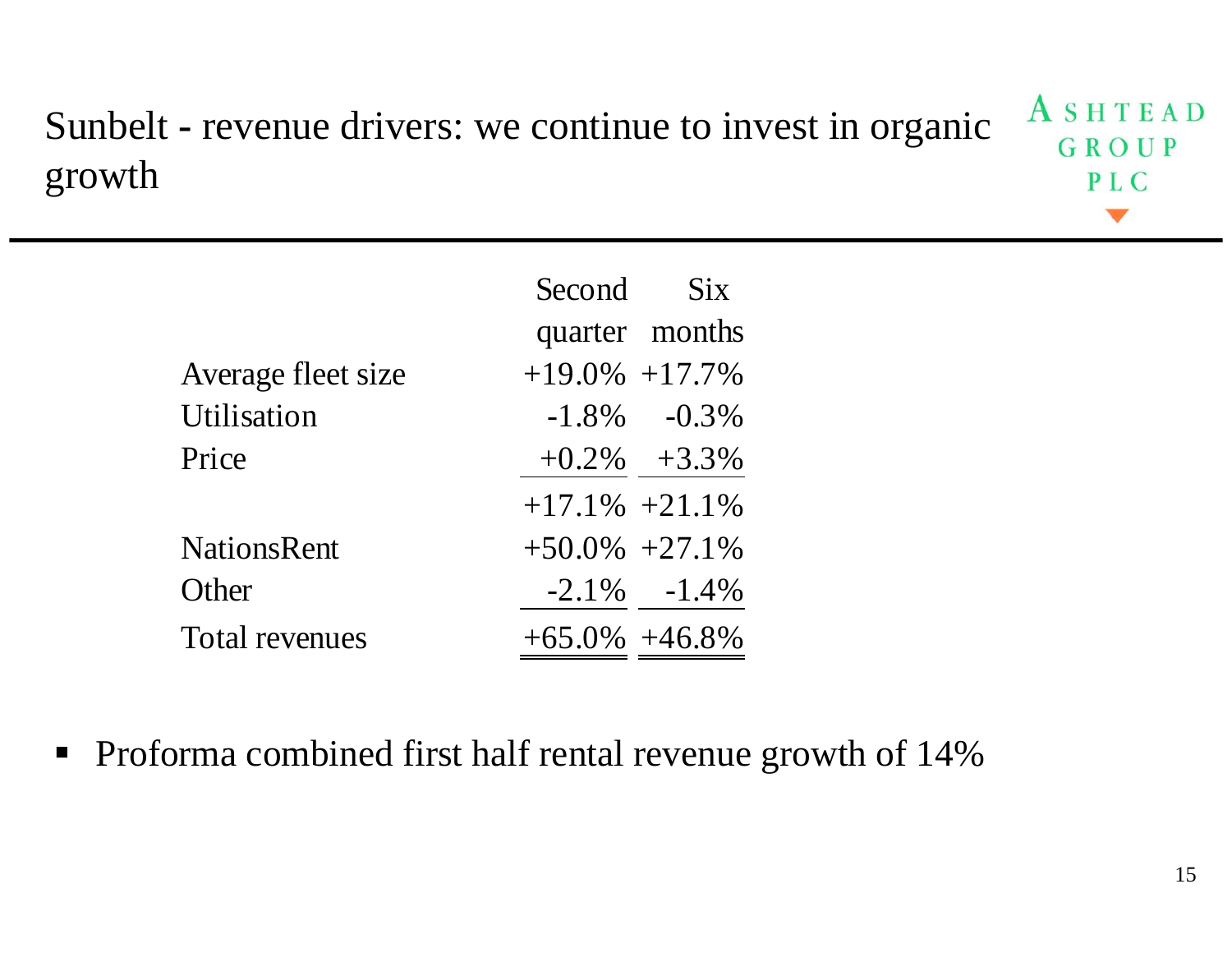Sunbelt **–** H1 utilisation maintained in excess of 70% with an 18% increase in fleet

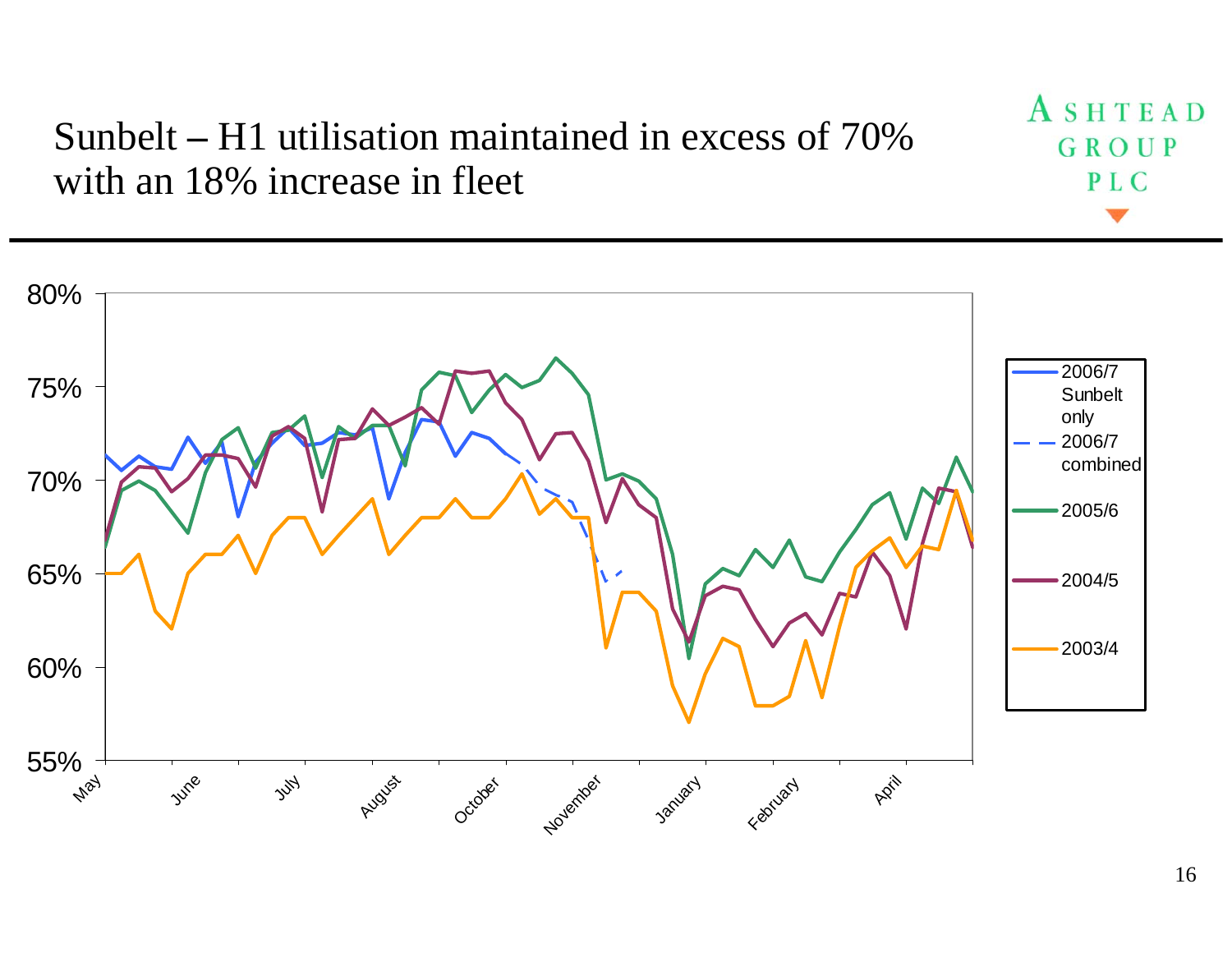## Sunbelt - the Sunbelt business model continues to drive strong returns on investment

|                                   |                       | H1 2006               |           |
|-----------------------------------|-----------------------|-----------------------|-----------|
|                                   | $\mathbb{S}_{m}$      | $\mathbb{S}_{m}$      | Change    |
| Revenue                           | <u>597.0</u>          | <u>406.8</u>          | $+46.8\%$ |
| <b>EBITDA</b><br>Margin           | <u>230.3</u><br>38.6% | <u>159.4</u><br>39.2% | $+44.4\%$ |
| <b>Operating profit</b><br>Margin | <u>135.2</u><br>22.6% | <u>96.0</u><br>23.6%  | $+40.8\%$ |
| Net tangible assets               | <u>1,730.5</u>        | <u>787.9</u>          |           |
| Return on investment              | <u>22</u> .6%         |                       |           |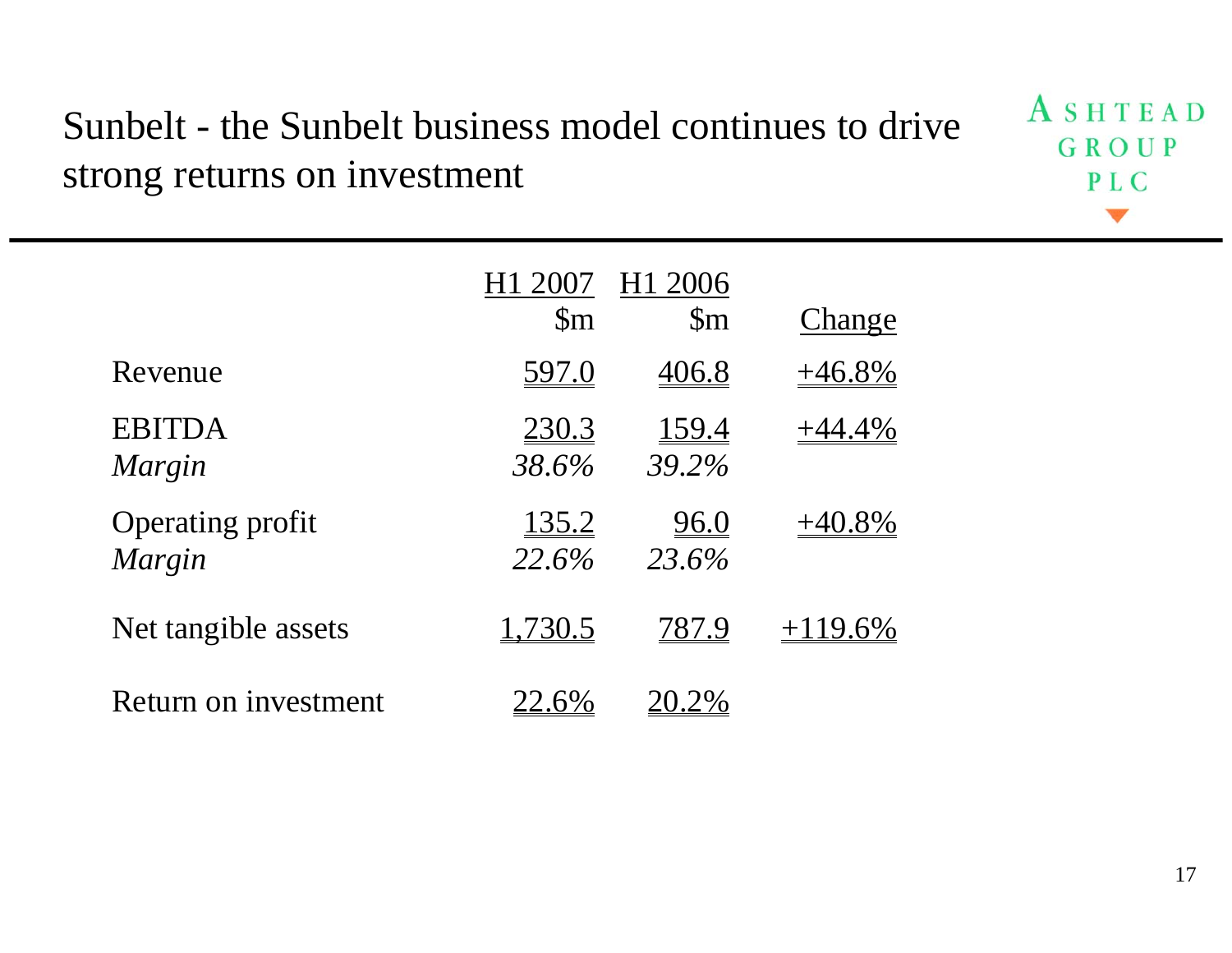ASHTEAD GROUP  $P<sub>L</sub> C$ 

- ٠ Initial milestones achieved:
	- –- regional and district operational structures merged
	- –- central duplicated positions largely removed
	- –- financial savings of \$37m for first full year verified
	- –systems integration completed
- Next phase is to close dollar utilisation gap:
	- –- the right fleet
	- –- the right incentives
- Combined management team operating effectively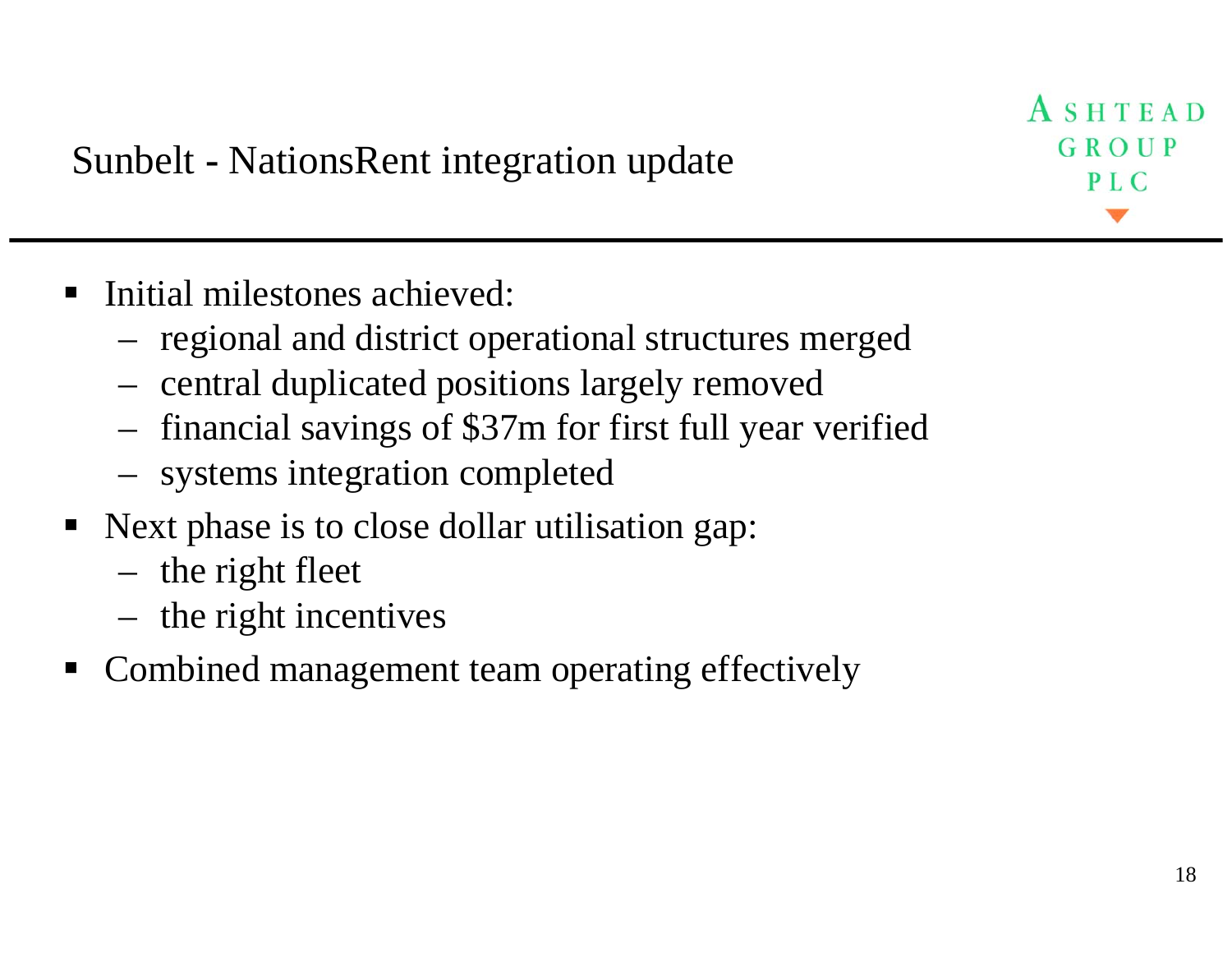### Sunbelt **-** US market indicators remain encouraging



*Source: U.S Dept of Commerce*

ASHTEAD

GROUP

P<sub>L</sub>C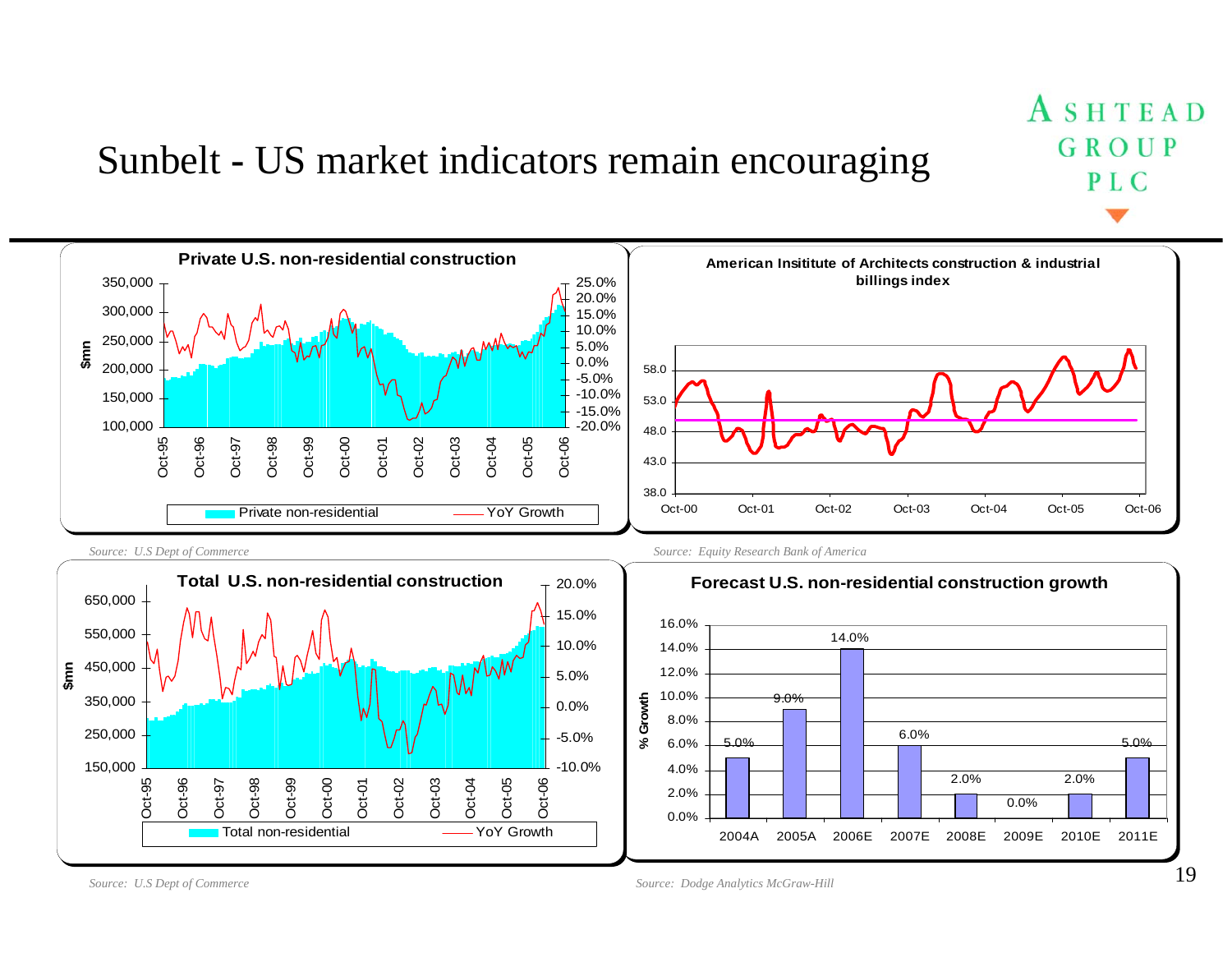#### ASHTEAD A-Plant - recovery underway with strong improvement in GROUP revenue and profit PLC

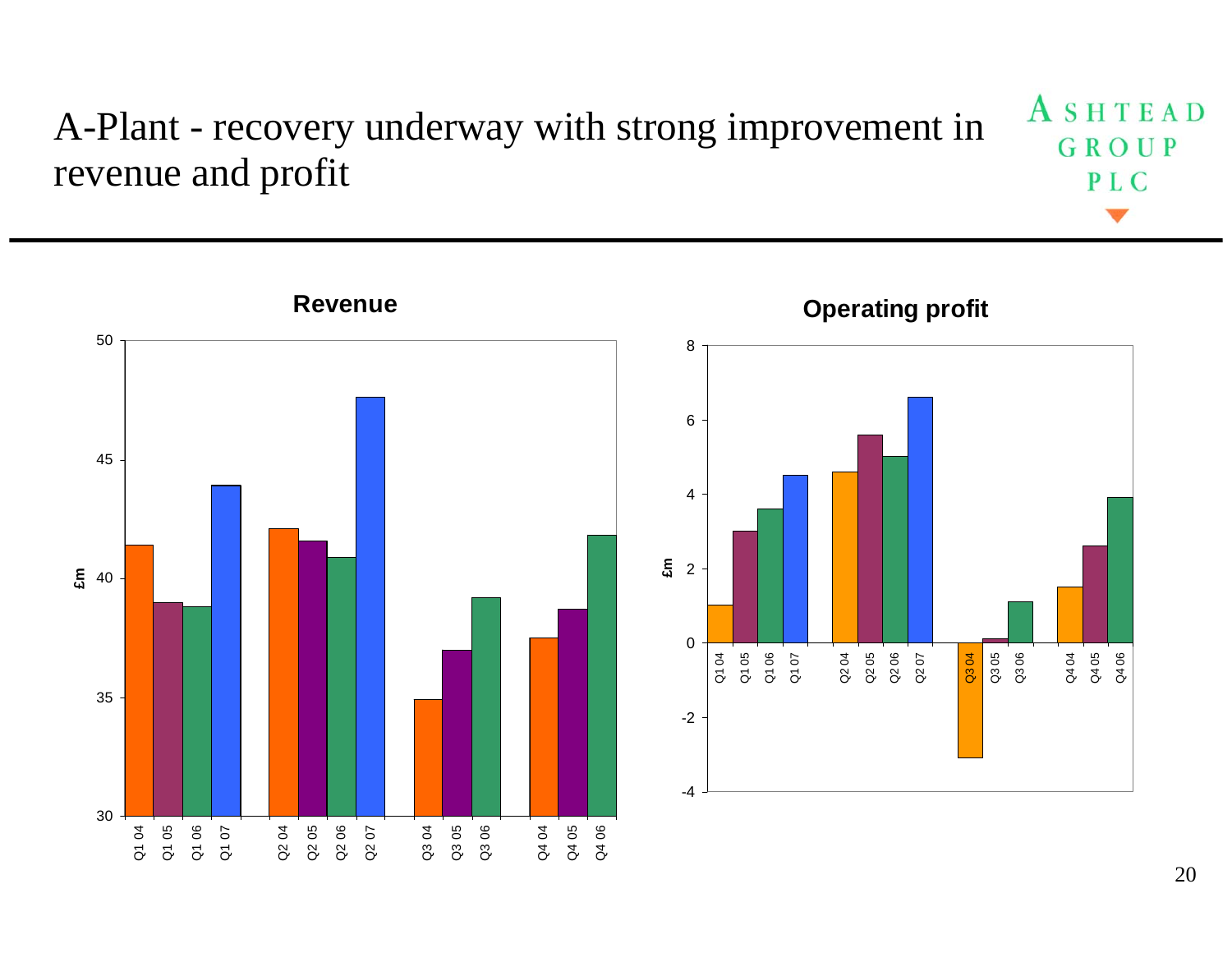### A-Plant - revenue drivers



|                       | Second              | <b>Six</b>      |
|-----------------------|---------------------|-----------------|
|                       |                     | quarter months  |
| Average fleet size    | $+5.6\%$            | $+4.9\%$        |
| Utilisation           | $+5.8\%$            | $+6.8%$         |
| Price                 | $+1.8\%$            | $-0.5\%$        |
|                       | $+13.6\%$ $+11.6\%$ |                 |
| Other                 |                     | $+2.8\% +3.3\%$ |
| <b>Total revenues</b> | $+16.4\%$ $+14.9\%$ |                 |

 $\blacksquare$  Based on competitors' reported same store growth, our business model is delivering market share gains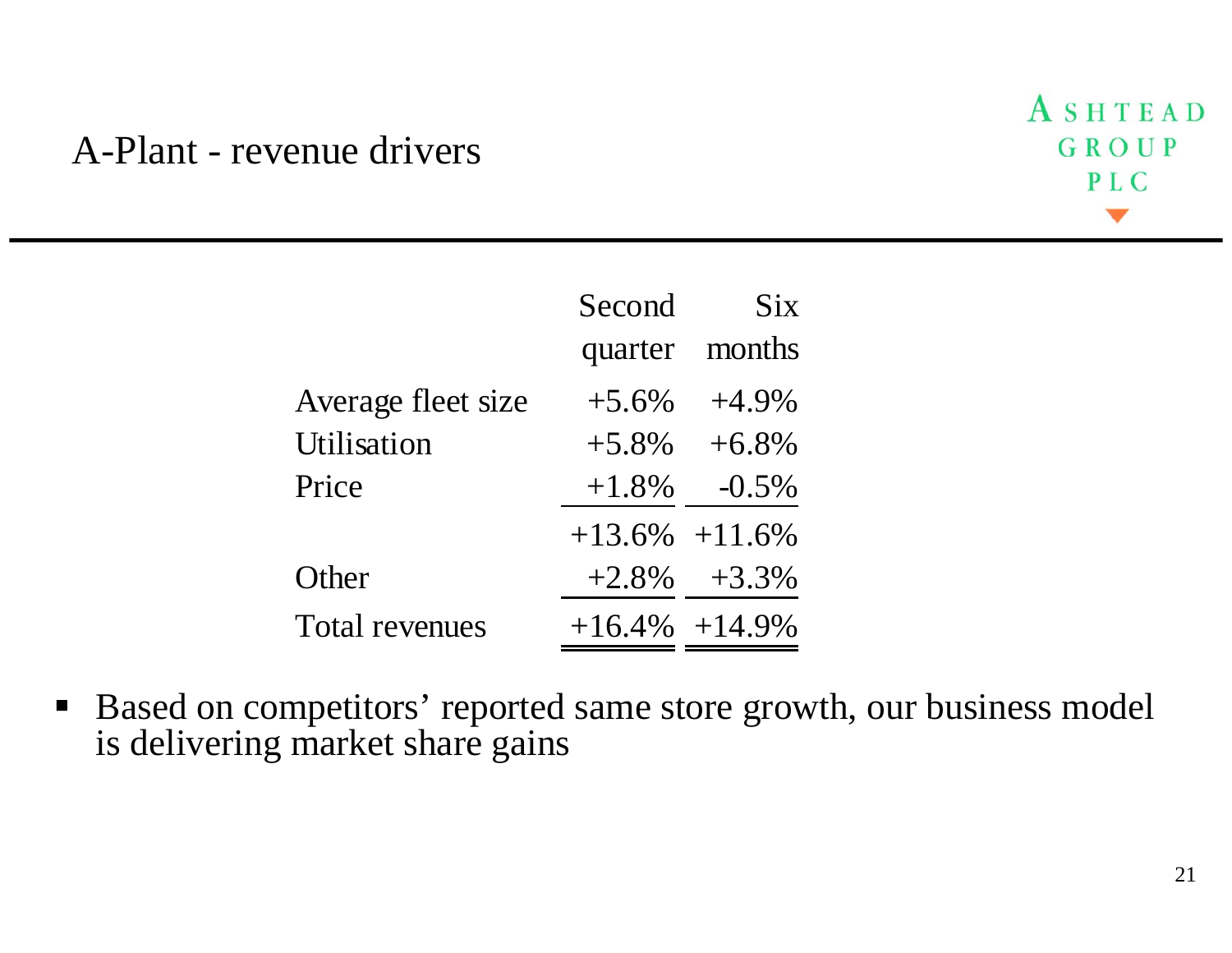#### ASHTEAD A-Plant - utilisation improvement continues with a 5% GROUP increase in fleet PLC

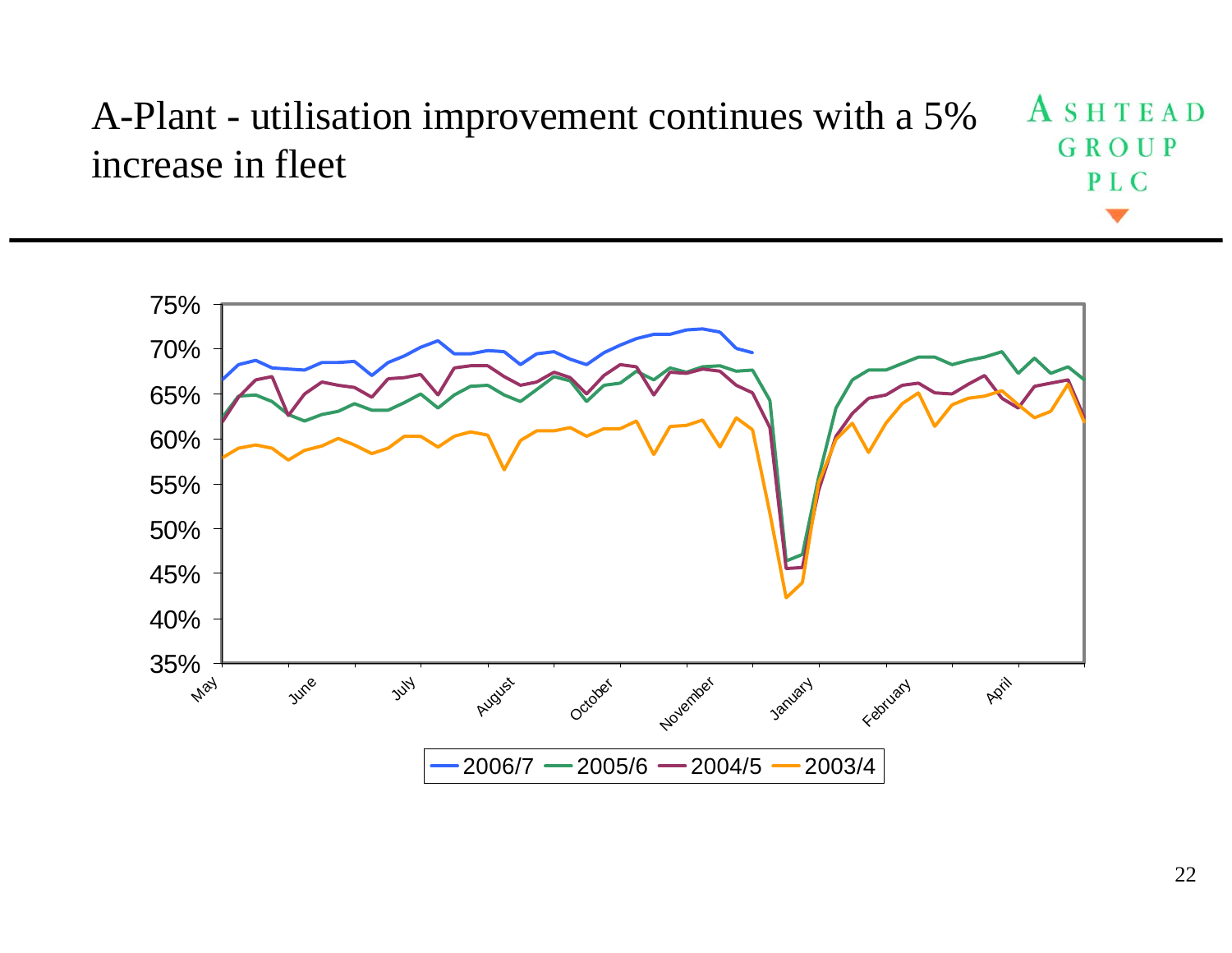### A-Plant - recovery reflected in improving financial returns



|                                   | H1 2007                  | H1 2006              |           |
|-----------------------------------|--------------------------|----------------------|-----------|
|                                   | $\pounds$ m              | $\pounds$ m          | Change    |
| Revenue                           | <u>91.5</u>              | <u>79.7</u>          | $+14.9\%$ |
| <b>EBITDA</b><br>Margin           | <u>30.1</u><br>32.8%     | <u>26.7</u><br>33.5% | $+12.6\%$ |
| <b>Operating profit</b><br>Margin | <u> 11.1</u><br>$12.1\%$ | <u>8.6</u><br>10.8%  | $+28.3\%$ |
| Net tangible assets               | <u> 222.7</u>            | <u>189.8</u>         | $+17.3\%$ |
| Return on investment              |                          | 5.9%                 |           |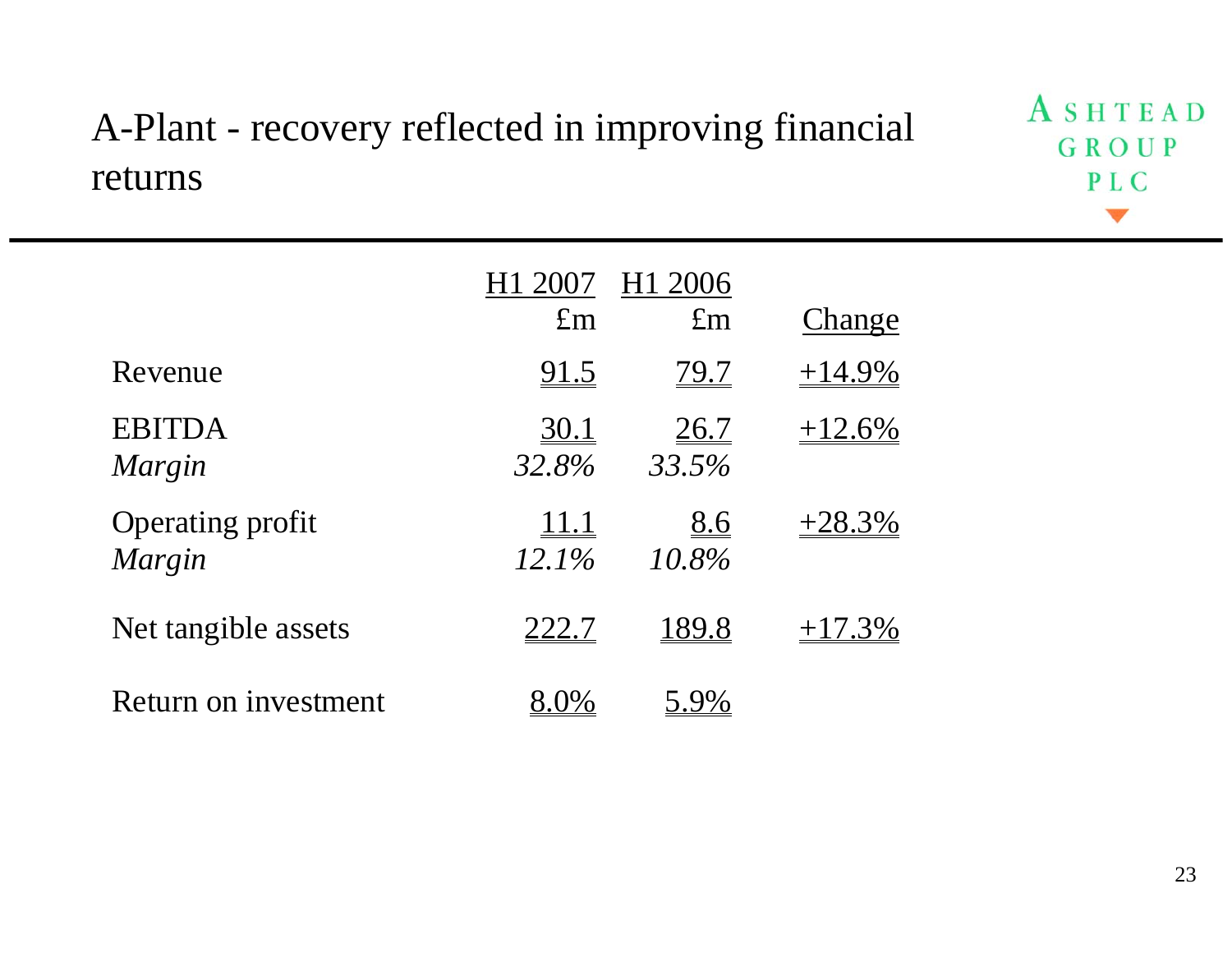- $\blacksquare$ Completed just prior to half year end on 16 October for £15.5m
- $\blacksquare$  First large UK acquisition for seven years reflecting Board's confidence in A-Plant's improving performance
- A-Plant Lux now a clear market leader in traffic management
- $\blacksquare$  Temporary traffic management is a growth area:
	- –highway repair
	- utilities
	- – $-$  health  $\&$  safety
	- events
- $\blacksquare$ Systems and management integration complete

ASHTEAD

GROUP

PIC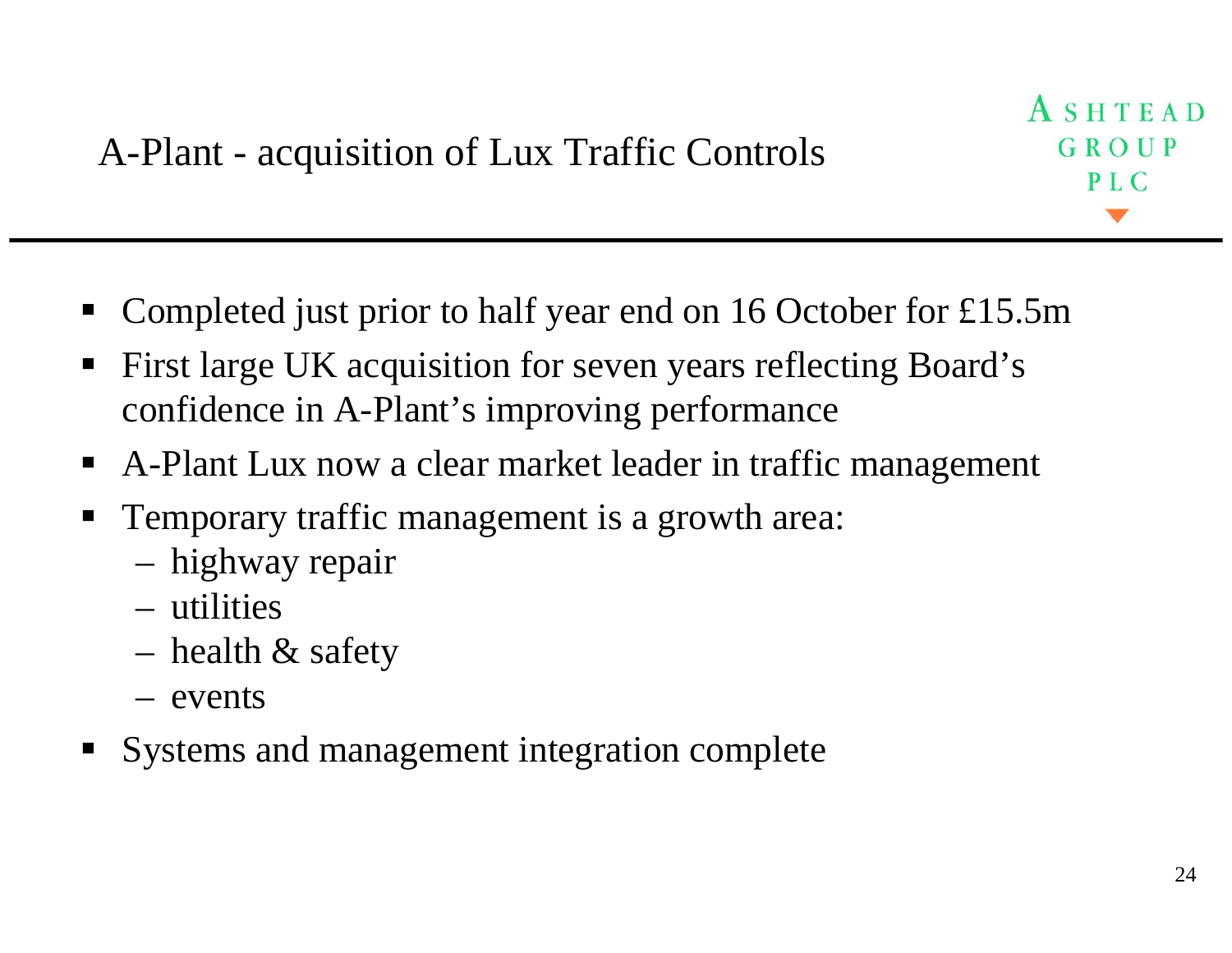### A-Plant - UK market remains stable





Sources: AMA Tool Hire Specialists Market 2006; AMA Plant Hire Market 2006

Good market conditions expected to continue:

- focus on larger national players utilising our wide product range
- healthcare and utilities key markets

Good base for organic market share gains:

- single common IT system in place for many years
- integrated national salesforce in place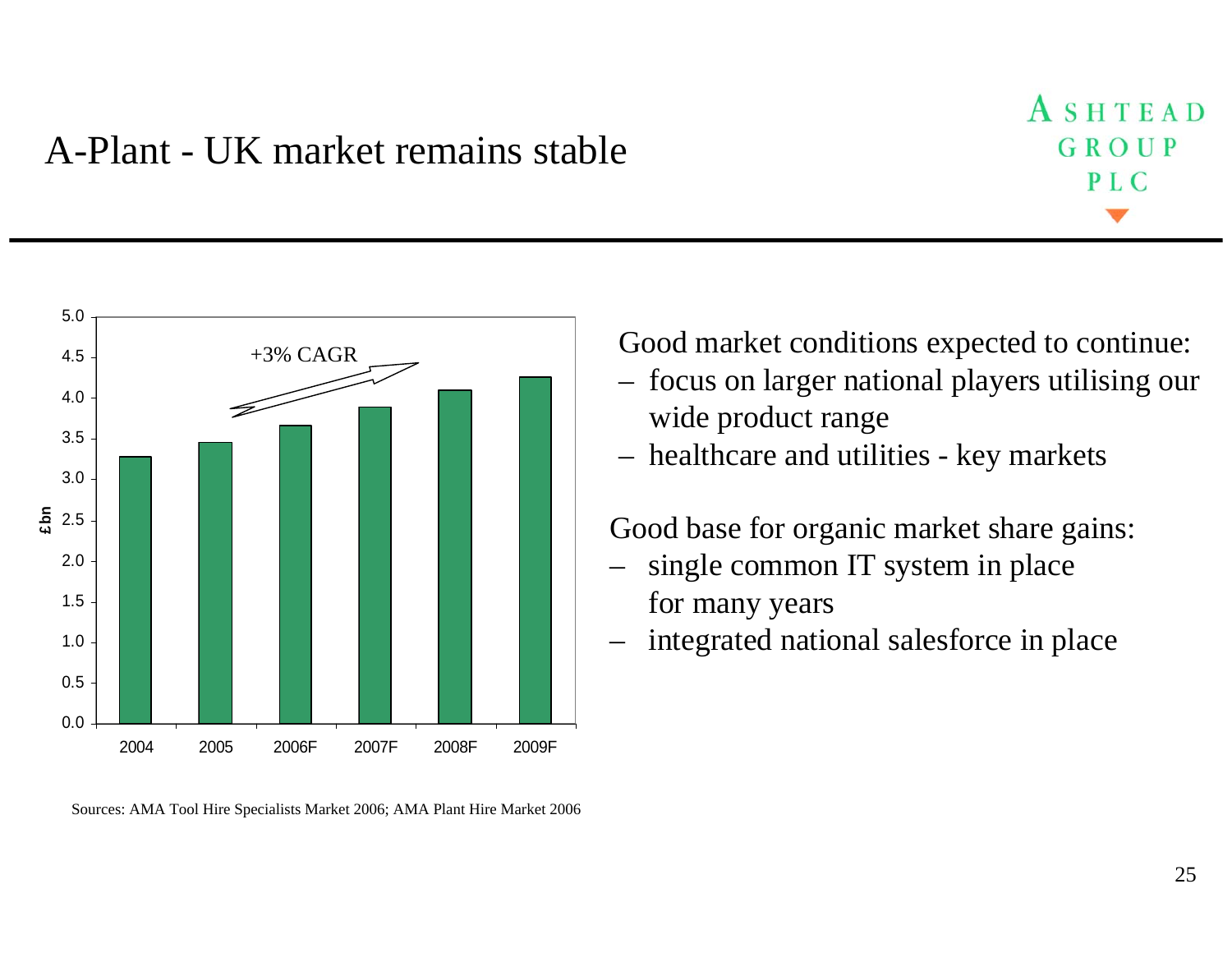### Technology - continuing investment in this high return, niche player

|                                          | 2007<br>H1<br>$\pounds$ m | H <sub>2</sub> 2006 | Change<br>$\mathfrak{m}$ (at constant rates) |
|------------------------------------------|---------------------------|---------------------|----------------------------------------------|
| Revenue                                  | <u> 11.3</u>              | $\underline{8.0}$   | $+43.8\%$                                    |
| <b>EBITDA</b><br>Margin                  | <u>5.6</u><br>49.8%       | <u>4.1</u><br>51.1% | $+39.4\%$                                    |
| <b>Operating profit</b><br><i>Margin</i> | 3.3<br>29.4%              | <u>2.3</u><br>28.8% | $+46.0\%$                                    |
| Net tangible assets                      | <u>15.9</u>               | <u>10.5</u>         | $+55.1\%$                                    |
| Return on investment                     |                           |                     |                                              |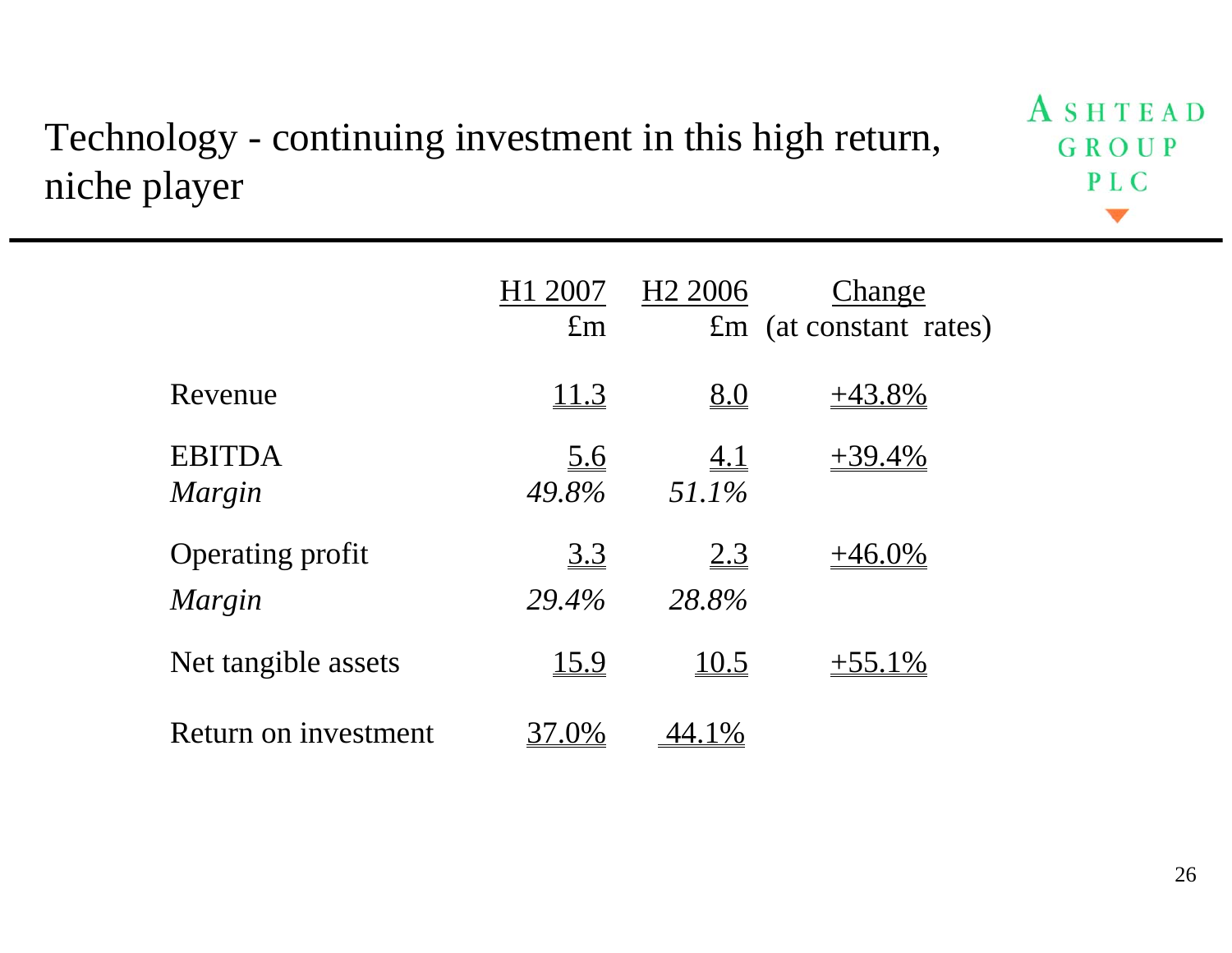- Continued progress in all three divisions in the first half
- ٠ We will continue to leverage the business' operational potential
- ٠ The NationsRent acquisition provides a step change opportunity in the US
- ٠ A-Plant continues its recovery and will be aided by the acquisition of Lux
- ٠ Market conditions in all three divisions remain good
	- –we are also well positioned to gain further market share
	- –structural shift from ownership to rental in the US continues
- ٠ The Board expects further progress in the second half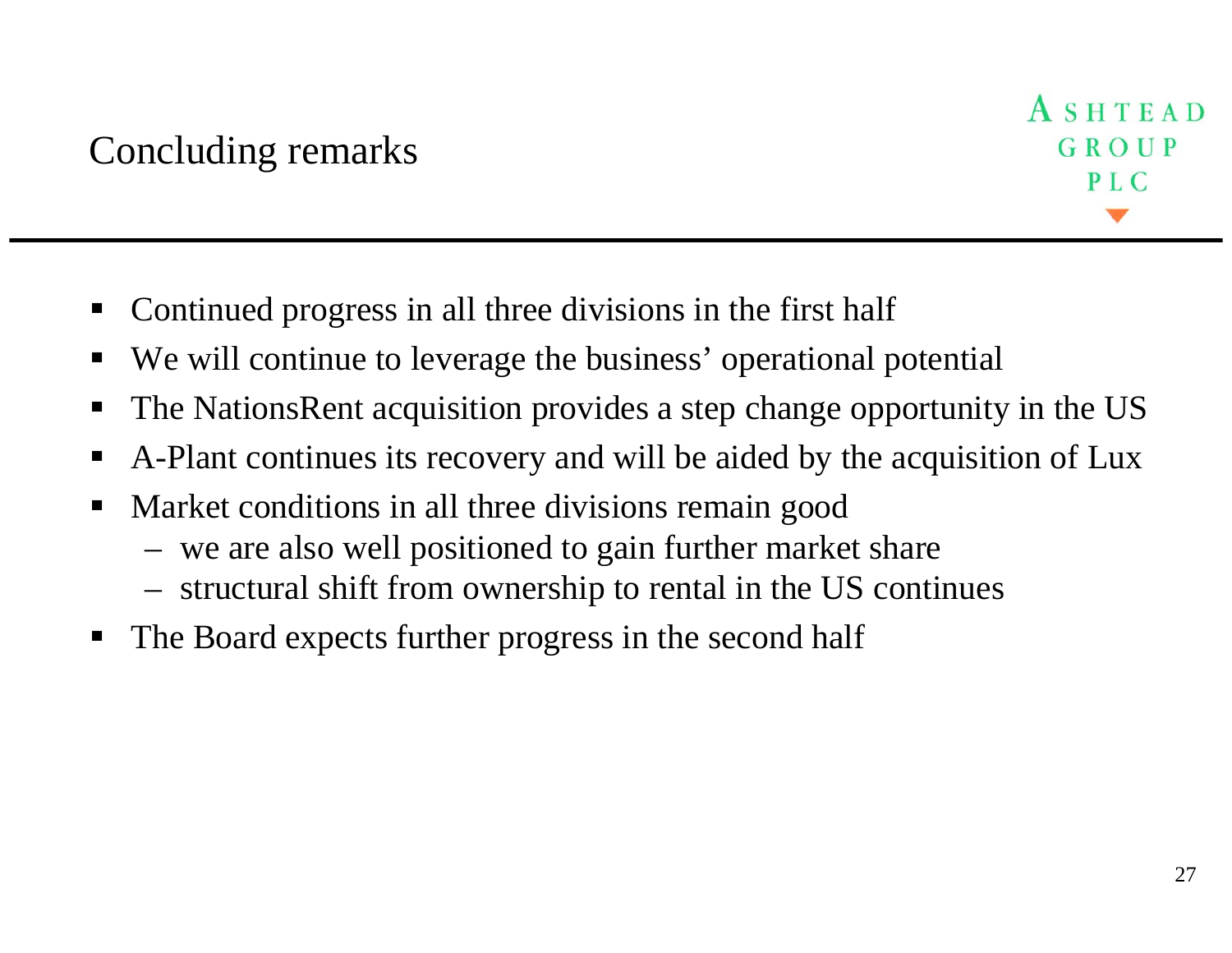ASHTEAD GROUP PLC

# Additional information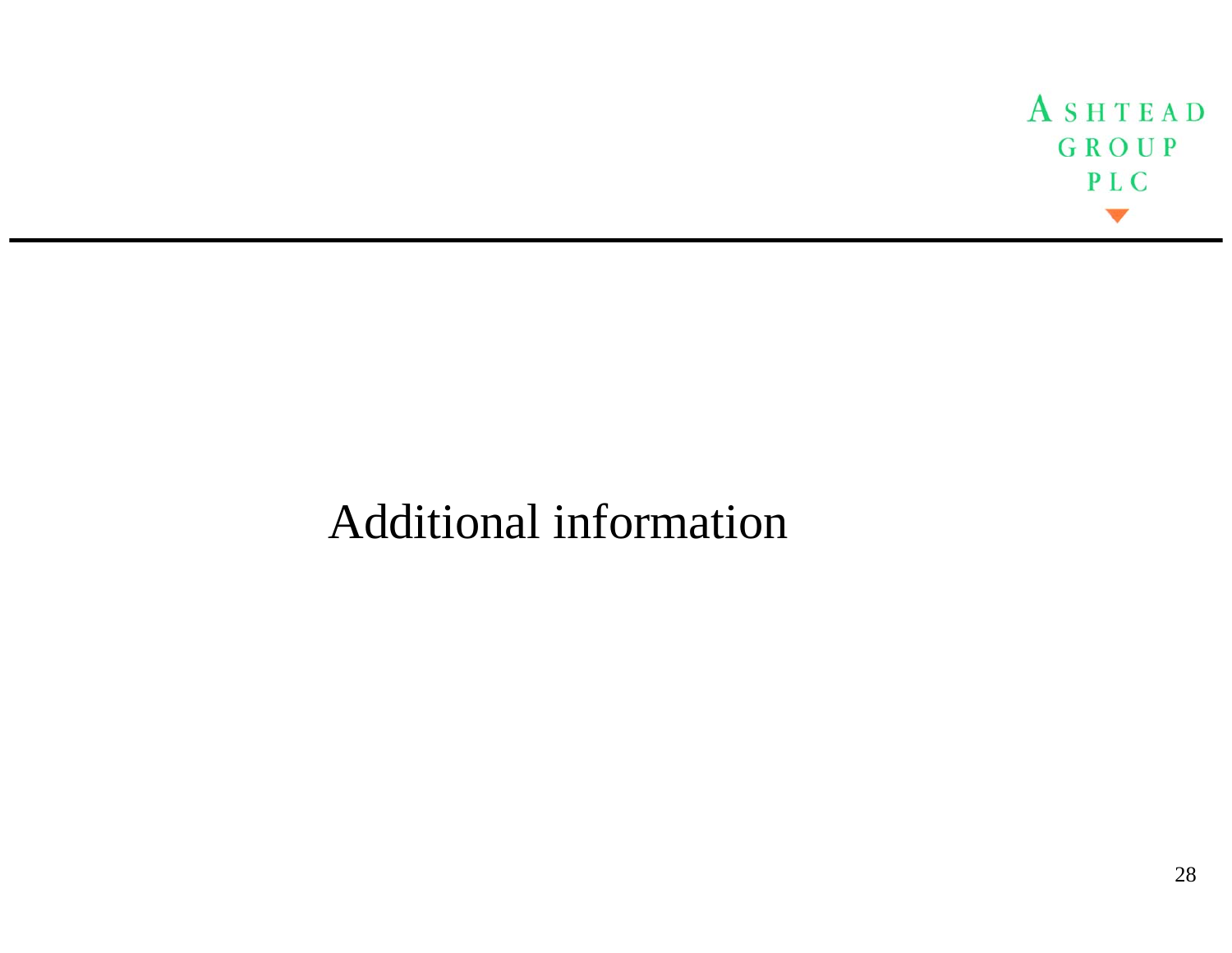### Presentation of information

Underlying profit before taxation and earnings per share are stated before exceptional items, amortisation of acquired intangibles and non-cash fair value remeasurements related to embedded derivatives in long term debt.

All percentage measurements relating to the Groups sterling revenues and profits in this presentation are shown at constant rates of exchange in order to show the impact of underlying performance on the consolidated results

### Return on investment

RoI is defined as last twelve months' underlying operating profit divided by the average net tangible assets employed, with the average computed using the figures from each of the five quarter ends included in the last twelve month period. Net tangible assets employed excludes net debt, deferred tax and embedded derivatives.

### Utilisation

Utilisation is a time based measure. Sunbelt computes utilisation as the value of major (cost over \$7,500) serialised equipment on rent as a percentage of the total value of major equipment in the fleet at the measurement date. A-Plant computes utilisation across all serialised equipment.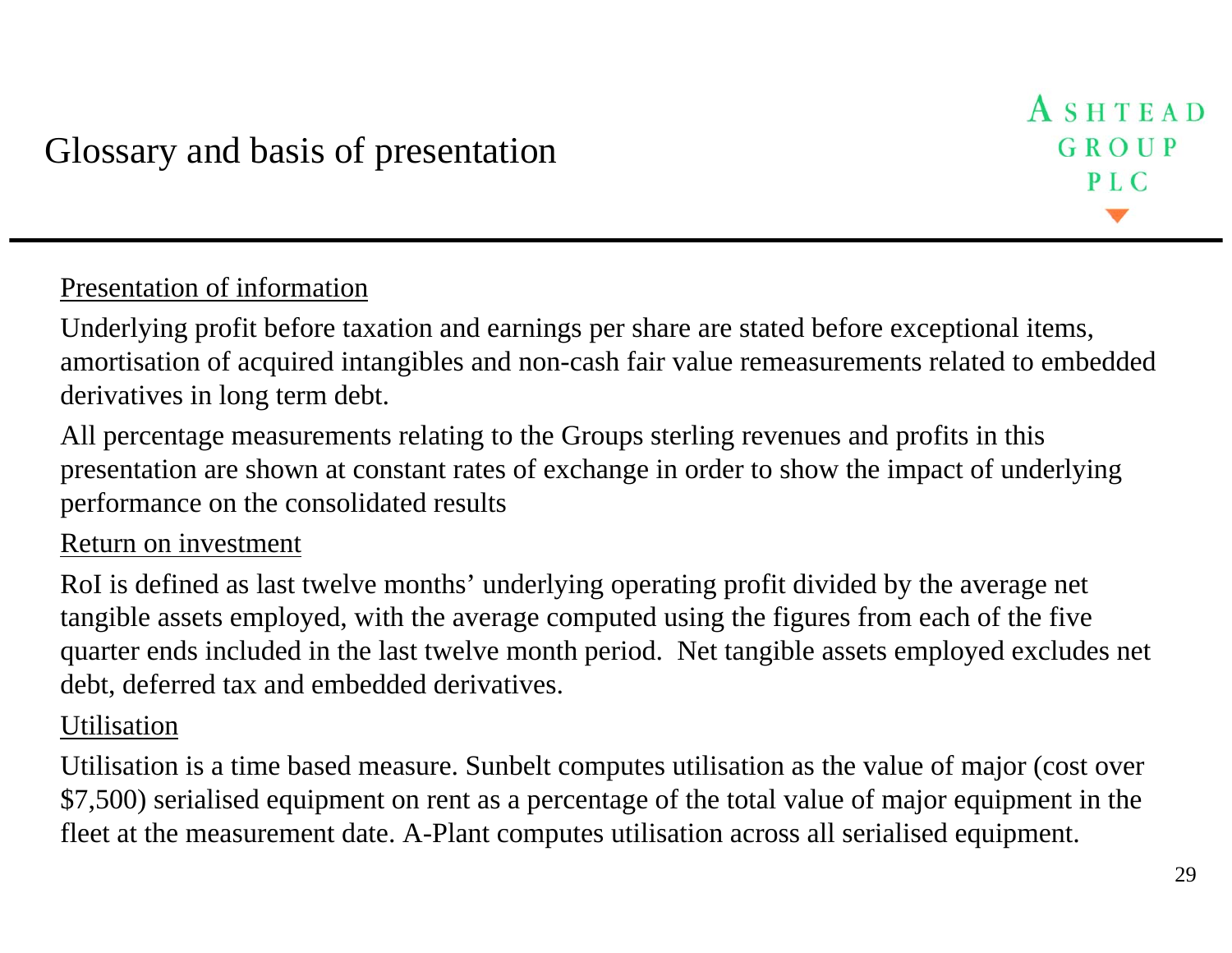### Half year divisional performance

|                              |         |       |               |       |        | Underlying |        |        |           |
|------------------------------|---------|-------|---------------|-------|--------|------------|--------|--------|-----------|
|                              | Revenue |       | <b>EBITDA</b> |       | profit |            |        |        |           |
|                              | 2007    | 2006  | $\%$          | 2007  | 2006   | $\%$       | 2007   | 2006   | $\%$      |
| Sunbelt in \$m               | 597.0   | 406.8 | $+46.8\%$     | 230.3 | 159.4  | $+44.4%$   | 135.2  | 96.0   | $+40.8\%$ |
| Sunbelt in £m                | 319.5   | 226.1 | $+46.8%$      | 123.3 | 88.6   | $+44.4%$   | 72.3   | 53.4   | $+40.8\%$ |
| A-Plant                      | 91.5    | 79.7  | $+14.9%$      | 30.0  | 26.7   | $+12.6%$   | 11.1   | 8.6    | $+28.3%$  |
| <b>Ashtead Technology</b>    | 11.3    | 8.0   | $+43.8%$      | 5.6   | 4.1    | $+39.4%$   | 3.3    | 2.3    | $+46.0\%$ |
| Group central costs          |         |       |               | (4.0) | (3.0)  | $+35.1%$   | (4.0)  | (3.0)  | $+34.4%$  |
|                              | 422.3   | 313.8 | $+38.4%$      | 154.9 | 116.4  | $+37.0%$   | 82.7   | 61.3   | $+39.5%$  |
| Net financing costs          |         |       |               |       |        |            | (28.3) | (21.1) |           |
| Underlying profit before tax |         |       |               |       |        |            | 54.4   | 40.2   | $+40.1%$  |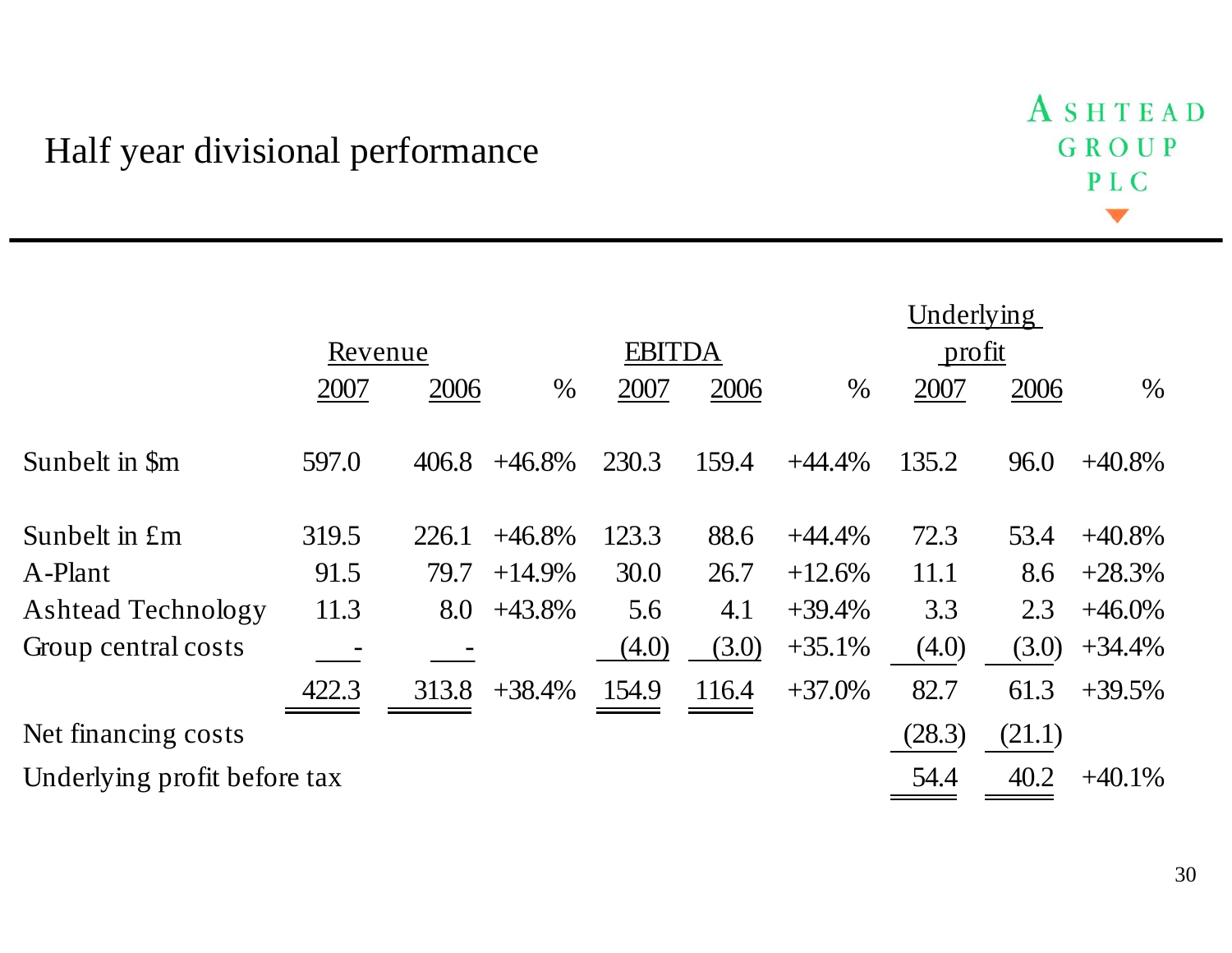### Q2 divisional performance

|                              |         |       |           |               |             |                 | Underlying |             |                 |
|------------------------------|---------|-------|-----------|---------------|-------------|-----------------|------------|-------------|-----------------|
|                              | Revenue |       |           | <b>EBITDA</b> |             |                 | profit     |             |                 |
|                              | 2007    | 2006  | $\%$      | 2007          | <u>2006</u> | $\%$            | 2007       | <u>2006</u> | $\%$            |
| Sunbelt in \$m               | 363.0   | 220.0 | $+65.0\%$ | 137.2         |             | $90.5 + 51.5\%$ | 78.1       |             | $57.6 + 35.6\%$ |
| Sunbelt in £m                | 193.2   | 122.8 | $+65.0\%$ | 73.0          | 50.5        | $+51.5%$        | 41.5       |             | $32.2 + 35.6\%$ |
| A-Plant                      | 47.6    | 40.9  | $+16.4%$  | 16.1          | 14.2        | $+14.2%$        | 6.6        | 5.0         | $+30.2%$        |
| <b>Ashtead Technology</b>    | 5.8     | 4.2   | $+43.1%$  | 3.2           | 2.2         | $+46.8%$        | 2.0        | 1.3         | $+57.3%$        |
| Group central costs          |         |       |           | (2.4)         |             | $(1.6) +54.3\%$ | (2.4)      |             | $(1.6) +53.5\%$ |
|                              | 246.6   | 167.9 | $+52.2%$  | 89.9          | 65.3        | $+42.9%$        | 47.7       | 36.9        | $+34.9%$        |
| Net financing costs          |         |       |           |               |             |                 | (17.6)     | (9.0)       |                 |
| Underlying profit before tax |         |       |           |               |             |                 | 30.1       |             | $27.9 + 12.0\%$ |